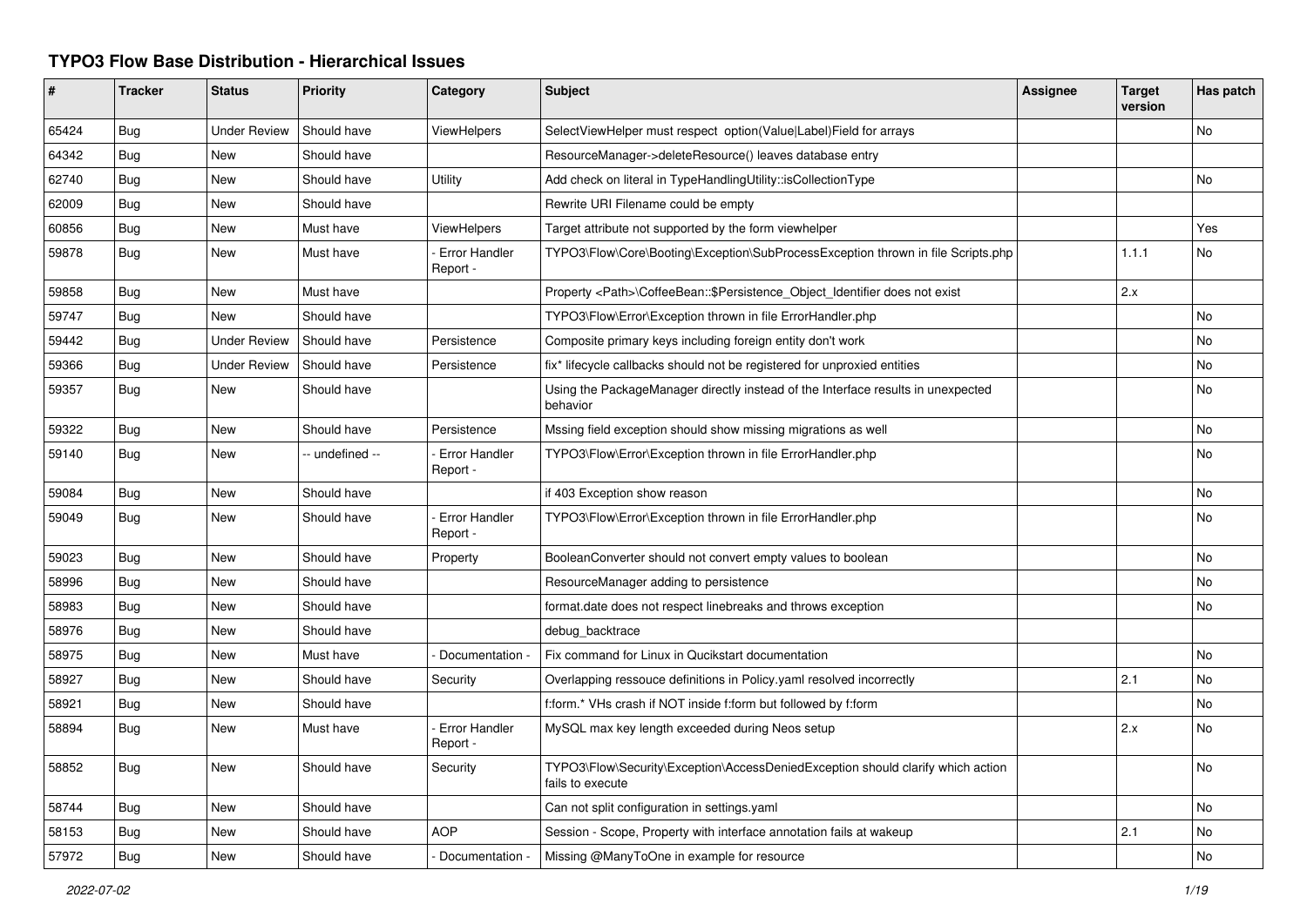| ∦     | <b>Tracker</b> | <b>Status</b>       | <b>Priority</b> | Category                         | <b>Subject</b>                                                                                                       | <b>Assignee</b> | <b>Target</b><br>version | Has patch |
|-------|----------------|---------------------|-----------------|----------------------------------|----------------------------------------------------------------------------------------------------------------------|-----------------|--------------------------|-----------|
| 57885 | Bug            | <b>New</b>          | Must have       |                                  | Inputs are cleared from a second form if the first form produced a vallidation error                                 |                 |                          | <b>No</b> |
| 57815 | Bug            | New                 | Should have     | Resource                         | Invalid resources are saved in the persistent resources folder                                                       |                 |                          | No        |
| 57796 | Bug            | New                 | Should have     |                                  | XLIFF Fails if $id ==$ nodedata                                                                                      |                 |                          | No        |
| 57541 | Bug            | <b>Under Review</b> | Must have       | Security                         | Content Security: operands work intrinsically differently in Rewrite and Manual check                                |                 |                          | No        |
| 57450 | <b>Bug</b>     | New                 | Should have     | Validation                       | International E-Mail addresses (umlauts, etc.) are not validated correctly                                           |                 |                          | No        |
| 57437 | <b>Bug</b>     | New                 | Should have     | Package                          | Composer package replacement is not supported                                                                        |                 |                          | No        |
| 57374 | Bug            | New                 | Should have     | Session                          | Persisted entities saved in session are not resolved                                                                 |                 | 2.x                      | No        |
| 56859 | <b>Bug</b>     | New                 | Should have     |                                  | PHP Warning: TYPO3_Flow_Error_Exception.php not present in Data/Temporary                                            |                 |                          |           |
| 56856 | Bug            | <b>Under Review</b> | Must have       |                                  | Fix StandardView Template                                                                                            |                 |                          | No        |
| 56601 | <b>Bug</b>     | <b>Under Review</b> | Must have       |                                  | PersistenceManager wrong handling of ORM\ld                                                                          |                 |                          | No        |
| 56573 | Bug            | New                 | Should have     | Persistence                      | Converting by Flow\Identity                                                                                          |                 |                          | No        |
| 56555 | Bug            | New                 | Should have     |                                  | Kickstart creates wrong labels in New.html                                                                           |                 |                          |           |
| 56544 | Bug            | New                 | Must have       | Core                             | FLOW Exception on tar package inclusion via composer                                                                 |                 |                          | No        |
| 56107 | <b>Bug</b>     | New                 | Should have     | Property                         | Property mapping configuration only supports one wildcard at a time                                                  |                 |                          | No        |
| 55954 | Bug            | New                 | Should have     |                                  | Associations to ValueObjects should not be cascade all'd                                                             |                 |                          | No        |
| 55937 | Bug            | New                 | Must have       | Session                          | FlashMessage queue is lost                                                                                           |                 |                          | No        |
| 54744 | Bug            | New                 | Should have     | Log                              | System.log contains many NOTICE Flow The argument "workspace" declared in<br>pointcut does not exist in method TYPO3 |                 |                          | No        |
| 54593 | Bug            | <b>New</b>          | Must have       |                                  | ini_get return value has changed for PHP >=5.3.0 -> changed check-implementation<br>needed!                          |                 |                          |           |
| 54589 | Bug            | New                 | Should have     | Security                         | Role parent is not removed from roles MM table                                                                       |                 |                          | No        |
| 54549 | <b>Bug</b>     | New                 | Must have       |                                  | PackageManager::createPackage is incompatible to PackageManagerInterface                                             |                 |                          | No        |
| 54458 | Bug            | New                 | Should have     | Package                          | Missing Version Number in packages                                                                                   |                 |                          | No        |
| 54451 | <b>Bug</b>     | New                 | Must have       |                                  | No functionality at Apache environments with suexec                                                                  |                 |                          | No        |
| 54446 | <b>Bug</b>     | New                 | Should have     | Cache                            | Cache filebackend 'include once'                                                                                     |                 |                          | No        |
| 54403 | Bug            | New                 | Should have     |                                  | Resources remade when parent record updated                                                                          |                 |                          |           |
| 54381 | <b>Bug</b>     | New                 | -- undefined -- | <b>Error Handler</b><br>Report - | TYPO3\Flow\Core\Booting\Exception\SubProcessException thrown in file Scripts.php                                     |                 |                          | No        |
| 54284 | <b>Bug</b>     | New                 | Should have     | ViewHelpers                      | Default Option for Switch/Case VH                                                                                    |                 |                          | No        |
| 54181 | Bug            | New                 | Could have      | Core                             | Use date_default_timezone_get() instead of ini_get('date.timezone')                                                  |                 |                          | Yes       |
| 54046 | <b>Bug</b>     | <b>New</b>          | Must have       | Persistence                      | Removal of ValueObjects from a ManyToMany relationship is not possible                                               |                 | 2.1                      | No        |
| 53961 | <b>Bug</b>     | New                 | Should have     |                                  | Composer installer scripts create a .Packages folder                                                                 |                 |                          |           |
| 53851 | <b>Bug</b>     | New                 | -- undefined -- | Error Handler<br>Report -        | TYPO3\Flow\Core\Booting\Exception\SubProcessException thrown in file Scripts.php                                     |                 |                          | No        |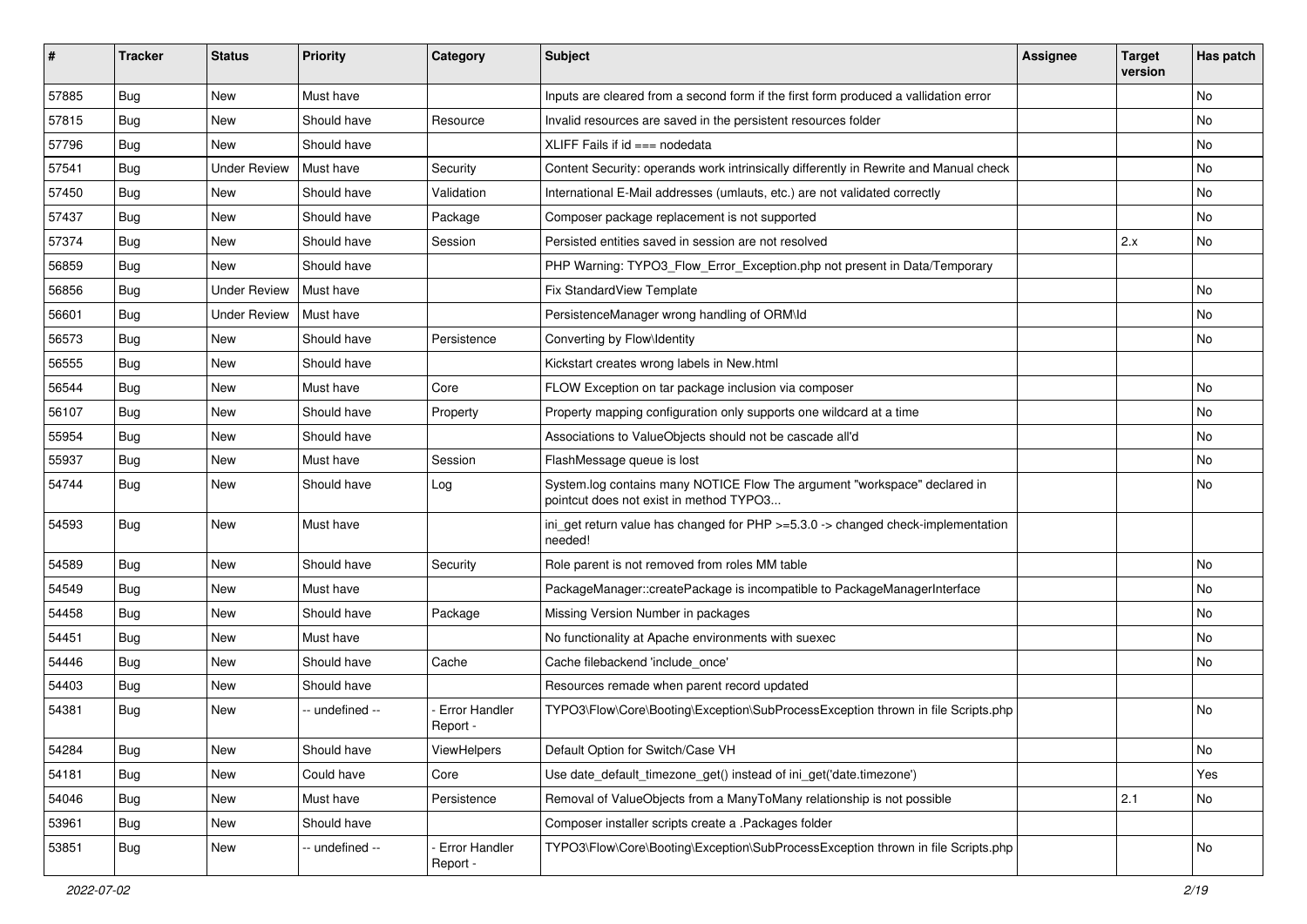| #     | <b>Tracker</b> | <b>Status</b>       | <b>Priority</b> | Category                         | <b>Subject</b>                                                                                         | Assignee | <b>Target</b><br>version | Has patch |
|-------|----------------|---------------------|-----------------|----------------------------------|--------------------------------------------------------------------------------------------------------|----------|--------------------------|-----------|
| 53790 | <b>Bug</b>     | <b>New</b>          | Must have       |                                  | Translation handling in Flashmessages is inconsistent to Validation errors                             |          |                          |           |
| 53620 | Bug            | New                 | Should have     | Package                          | Move Classes/TYPO3/Flow/Composer to own Package                                                        |          |                          | No        |
| 53533 | Bug            | New                 | Should have     | Reflection                       | Class reflection assumes reverse PSR-0, can lead to fail in autoloader                                 |          |                          | No        |
| 53224 | <b>Bug</b>     | New                 | Should have     | Object                           | Constructor in subclass breaks call chain leading to missing identifier / uuid                         |          |                          | No        |
| 53180 | <b>Bug</b>     | New                 | Must have       | <b>Build Process</b>             | InjectSettings doesnt work on inheritance (Level 2)                                                    |          |                          |           |
| 52945 | Bug            | New                 | Should have     |                                  | Excluded classes should only be excluded from reflection but still autoloaded                          |          |                          | No        |
| 52938 | <b>Bug</b>     | New                 | Should have     |                                  | Resource stream wrapper doesn't work with foreign package                                              |          |                          |           |
| 52909 | Bug            | <b>New</b>          | Should have     | Core                             | Class Loader fallback to non-proxy hides fatal errors                                                  |          |                          | No        |
| 52591 | <b>Bug</b>     | New                 | Should have     |                                  | The Pagination Widget broken for joined objects                                                        |          |                          | <b>No</b> |
| 52536 | <b>Bug</b>     | <b>Under Review</b> | Should have     |                                  | Errorclass not set if no property-attribute set                                                        |          |                          |           |
| 52526 | <b>Bug</b>     | New                 | Should have     |                                  | Unfinished programming of DateTime converter                                                           |          | 2.0.1                    |           |
| 52509 | Bug            | New                 | Should have     |                                  | Child-Object's Identifier get's lost on Form-Submission with Validation Error                          |          |                          |           |
| 52430 | <b>Bug</b>     | New                 | Should have     |                                  | Cannot convert from UUID to auto-increment ID                                                          |          |                          | No        |
| 52419 | Bug            | New                 | Should have     |                                  | Wrong PHPDocs notation for default value inline f:translate viewhelper                                 |          | 2.0                      | No        |
| 52185 | <b>Bug</b>     | New                 | Could have      | Utility                          | PositionalArraySorter should detect recursive dependencies                                             |          |                          | No        |
| 52014 | Bug            | New                 | Should have     | Persistence                      | Migration makes fields NOT NULL even though not true                                                   |          |                          | No        |
| 52005 | Bug            | New                 | Could have      | <b>Error Handler</b><br>Report - | TYPO3\Flow\Error\Exception thrown in file ErrorHandler.php                                             |          |                          | No        |
| 51847 | Bug            | New                 | Should have     | Reflection                       | Overiding controller actions with other required parameter sets results in fatal error.                |          | 2.x                      | No        |
| 51763 | Bug            | New                 | Should have     | Http                             | HttpRequest always returns content of the current request                                              |          |                          | No        |
| 51704 | <b>Bug</b>     | New                 | -- undefined -- | <b>Error Handler</b><br>Report - | TYPO3\Flow\Error\Exception thrown in file ErrorHandler.php                                             |          |                          | No        |
| 51489 | Bug            | <b>New</b>          | -- undefined -- | Annotations                      | Doctrine\Common\Annotations\AnnotationException thrown in file<br>AnnotationException.php              |          |                          | No        |
| 51312 | Bug            | <b>New</b>          | Should have     | Core                             | Default php error handler generates warning (when loading<br>TYPO3\Flow\Error\Exception class)         |          | 2.0                      | <b>No</b> |
| 51188 | <b>Bug</b>     | New                 | Should have     | Persistence                      | Doctrine does not respect AOP-injected properties                                                      |          |                          | No        |
| 51120 | Bug            | New                 | Must have       | Core                             | \TYPO3\Flow\Core\Booting::buildSubprocessCommand - wrong command if passed<br>more than one parameters |          |                          | No        |
| 50888 | <b>Bug</b>     | <b>Under Review</b> | Should have     |                                  | WSOD by changing name of section and if Fluid caches are generated                                     |          |                          | No        |
| 50869 | <b>Bug</b>     | New                 | Could have      |                                  | key() invoked on object                                                                                |          |                          | No        |
| 50342 | <b>Bug</b>     | New                 | Could have      |                                  | PropertyMapper: Use of interface method before implementation check                                    |          |                          | No        |
| 50255 | <b>Bug</b>     | New                 | Should have     |                                  | Different collations runnig migrate/update                                                             |          |                          |           |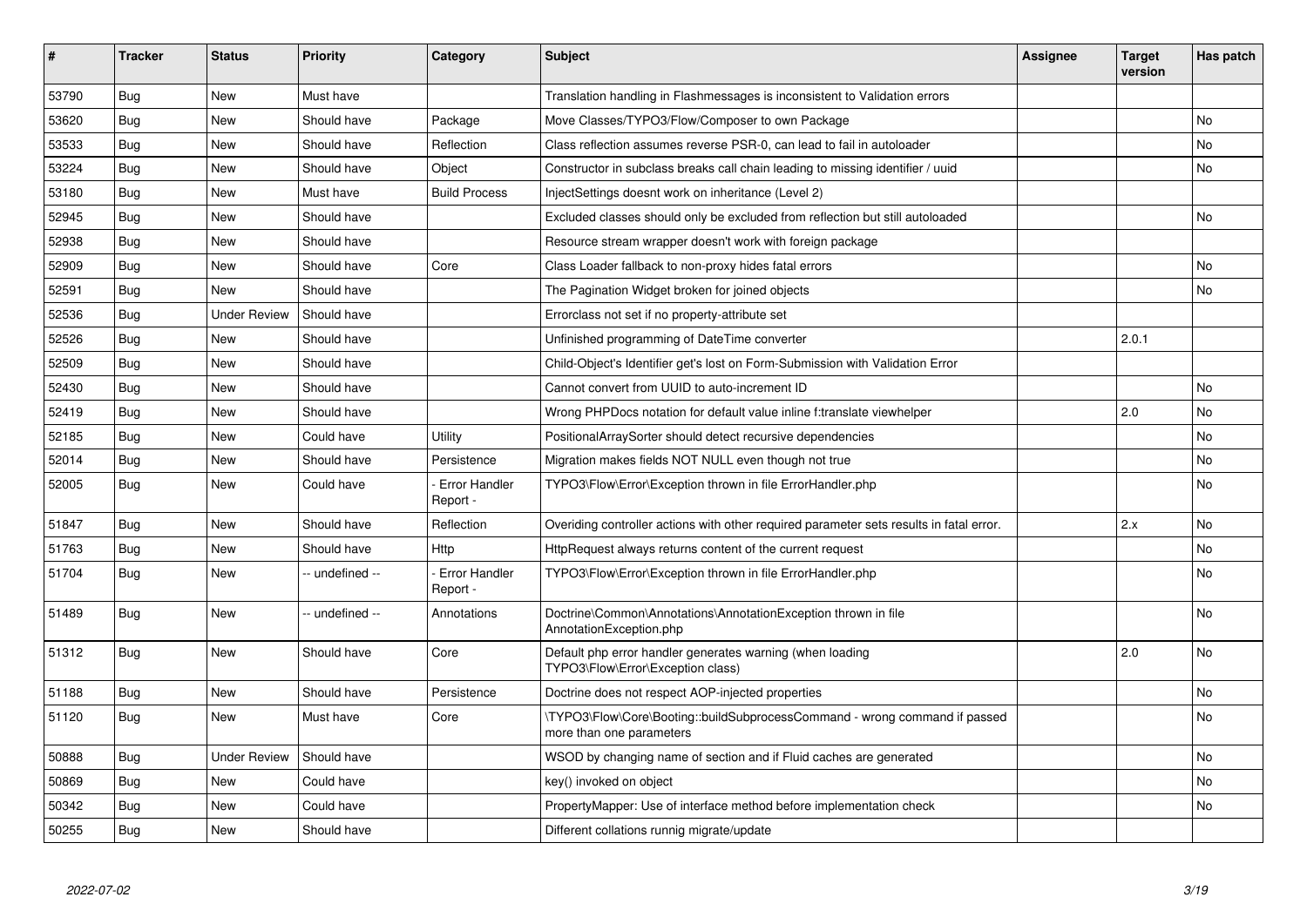| #     | <b>Tracker</b> | <b>Status</b>       | <b>Priority</b> | Category                         | <b>Subject</b>                                                                                                                                    | <b>Assignee</b> | <b>Target</b><br>version | Has patch |
|-------|----------------|---------------------|-----------------|----------------------------------|---------------------------------------------------------------------------------------------------------------------------------------------------|-----------------|--------------------------|-----------|
| 50130 | Bug            | Needs<br>Feedback   | Should have     |                                  | Different fallback for php.exe on windows                                                                                                         |                 |                          |           |
| 49801 | <b>Bug</b>     | New                 | -- undefined -- | <b>Error Handler</b><br>Report - | TYPO3\Flow\Security\Exception\AccessDeniedException thrown in file<br>TYPO3 Flow Security Authorization AccessDecisionVoterManager.php            |                 |                          | No        |
| 49780 | Bug            | New                 | Should have     | Security                         | Roles are not synchronized                                                                                                                        |                 |                          | No        |
| 49600 | <b>Bug</b>     | New                 | Should have     | ViewHelpers                      | f:form tag shown as a HTML on frontend                                                                                                            |                 |                          | No.       |
| 49423 | <b>Bug</b>     | New                 | Must have       |                                  | Role name and packageKey are not accessible                                                                                                       |                 |                          | No        |
| 49373 | <b>Bug</b>     | New                 | Must have       | Security                         | Methods policy with key "Controllers" is ignored                                                                                                  |                 |                          | No        |
| 49372 | Bug            | New                 | Should have     |                                  | ObjectConverter ignores implemented interface when mapping subtype                                                                                |                 |                          | No        |
| 49038 | Bug            | New                 | Must have       |                                  | form select does not select the first item if prependOptionValue is used                                                                          |                 |                          | No        |
| 49011 | <b>Bug</b>     | <b>Under Review</b> | Should have     |                                  | Support executing TYPO3. Flow inside a PHAR                                                                                                       |                 |                          | No        |
| 48873 | Bug            | <b>New</b>          | Should have     | <b>Error Handler</b><br>Report - | Error when calling resourceManager->deleteResource on unpublished Resource                                                                        |                 |                          | No        |
| 48430 | <b>Bug</b>     | <b>New</b>          | Should have     |                                  | Default validator-messages are not correctly formatted                                                                                            |                 |                          | No        |
| 48429 | <b>Bug</b>     | New                 | Should have     |                                  | Remove- and update-actions on repository are not persisted                                                                                        |                 |                          | No        |
| 48093 | <b>Bug</b>     | New                 | Must have       | Validation                       | AbstractCompositeValidators memory consumption continuously grow                                                                                  |                 | 2.0.1                    | Yes       |
| 47950 | Bug            | New                 | Should have     | Resource                         | import of remote resources                                                                                                                        |                 | 2.0.1                    | No        |
| 47818 | Bug            | New                 | Must have       |                                  | Wrong link on Welcome screen                                                                                                                      |                 |                          |           |
| 47638 | Bug            | New                 | Should have     |                                  | Delete a ValueObject by its identity                                                                                                              |                 |                          |           |
| 47637 | <b>Bug</b>     | New                 | Should have     |                                  | Property with @ORM\Column(nullable=true,type="decimal",scale=2) results as type<br>"string" in Collection Objects and not as expected as "double" |                 |                          |           |
| 47601 | Bug            | <b>New</b>          | Should have     |                                  | Template Path of Submodules contains lowercase Namespace                                                                                          |                 |                          |           |
| 47487 | <b>Bug</b>     | New                 | Should have     | Core                             | Functional test classes in package without classes are not compiled                                                                               |                 | 2.0.1                    | No        |
| 47429 | <b>Bug</b>     | New                 | Should have     | Security                         | Global policy files no longer allowed                                                                                                             |                 |                          | No        |
| 47419 | <b>Bug</b>     | <b>New</b>          | Must have       |                                  | Composer issues                                                                                                                                   |                 | 2.0.1                    |           |
| 47331 | <b>Bug</b>     | Accepted            | Must have       | Object                           | ObjectManager shutdown with Dependency Injection Proxy causes fatal errors                                                                        |                 | 2.0.1                    | No        |
| 47325 | <b>Bug</b>     | <b>Under Review</b> | Should have     | Reflection                       | ReflectionData and classSchema caches need not be freezable                                                                                       |                 | 2.0.1                    | No        |
| 47236 | Bug            | Needs<br>Feedback   | Should have     |                                  | Error at offset 6279 of 6338                                                                                                                      |                 |                          | No        |
| 47073 | Bug            | New                 | Must have       | Http                             | Cookie causes Error after Update                                                                                                                  |                 |                          | No        |
| 47052 | Bug            | New                 | Should have     |                                  | Clear doctrine caches after migration applied                                                                                                     |                 |                          |           |
| 47006 | <b>Bug</b>     | <b>Under Review</b> | Should have     |                                  | widget identifier are not unique                                                                                                                  |                 |                          | No        |
| 46716 | <b>Bug</b>     | New                 | Must have       | Object                           | Empty class names in DependencyInjection proxy code when using Caches /<br>Factory-created dependencies                                           |                 | 2.0.1                    | No        |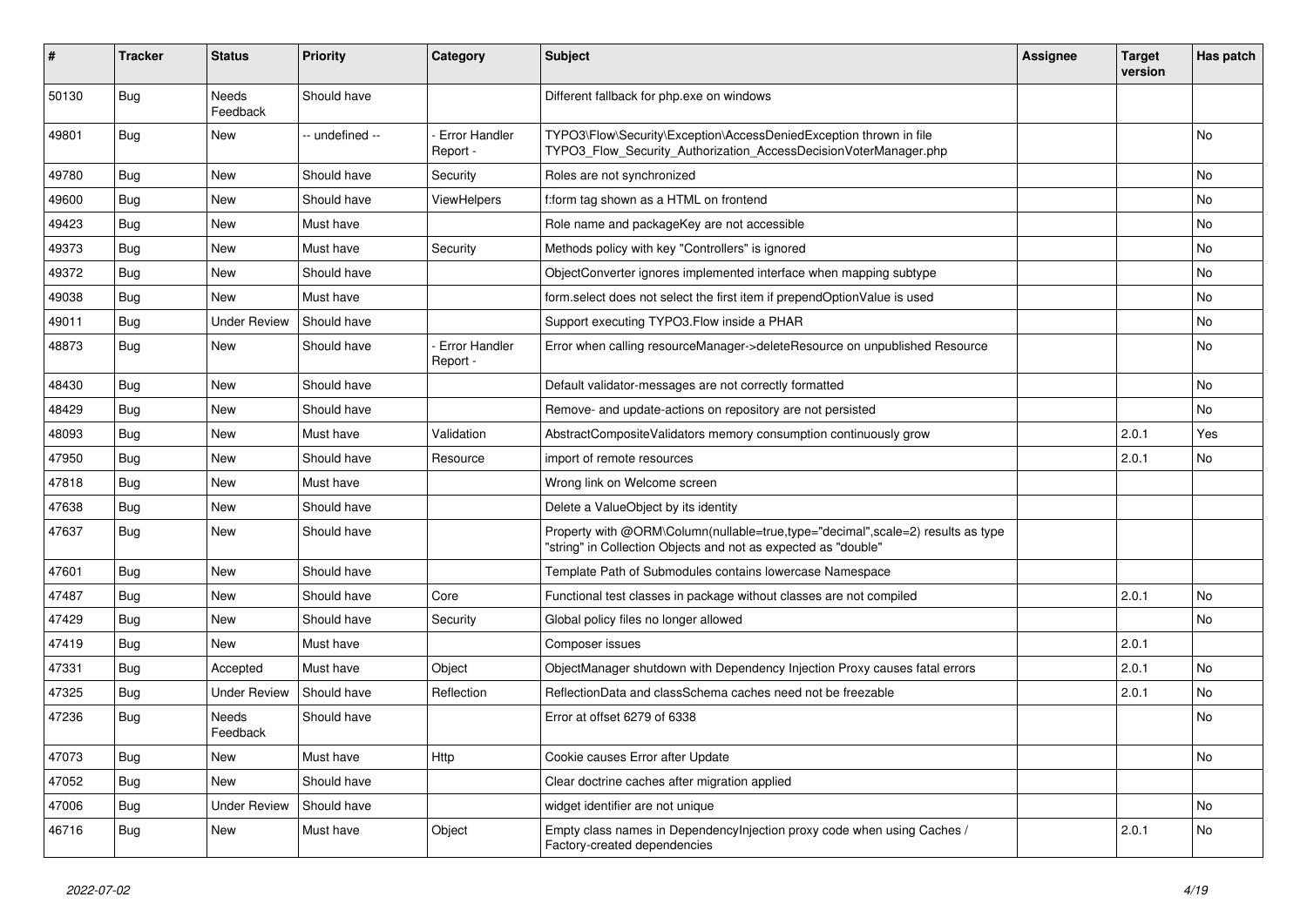| #     | <b>Tracker</b> | <b>Status</b>       | <b>Priority</b> | Category           | <b>Subject</b>                                                                                                               | <b>Assignee</b> | <b>Target</b><br>version | Has patch |
|-------|----------------|---------------------|-----------------|--------------------|------------------------------------------------------------------------------------------------------------------------------|-----------------|--------------------------|-----------|
| 46289 | Bug            | Needs<br>Feedback   | Should have     | View               | Enable Escaping Interceptor in XML request format                                                                            |                 | 2.0.1                    | No        |
| 46244 | <b>Bug</b>     | <b>Under Review</b> | Should have     |                    | Remove call to PHP_BINDIR in CoreCommandController                                                                           |                 |                          |           |
| 46210 | Bug            | Needs<br>Feedback   | Should have     | Session            | securityContext->getParty() in the initializeObject() method of a session-Scope object<br>throws exception on second request |                 |                          | No        |
| 46120 | Bug            | <b>New</b>          | Must have       | Documentation -    | Important step missing in the installation chapter                                                                           |                 |                          | No        |
| 46073 | Bug            | <b>Under Review</b> | Should have     |                    | Scripts::executeCommand must be usable outsite of TYPO3.Flow                                                                 |                 |                          | No        |
| 46066 | <b>Bug</b>     | New                 | Should have     | 118n               | Currency formatter uses wrong format for ISO 4217 currency codes                                                             |                 |                          | No        |
| 46010 | <b>Bug</b>     | New                 | Should have     | Persistence        | Generating a DiscriminatorMap with base class in different namespace does not<br>work                                        |                 |                          | No        |
| 45917 | <b>Bug</b>     | New                 | Should have     | MVC - Routing      | RoutePartHandler transliteration must be improved                                                                            |                 |                          | No        |
| 45669 | Bug            | <b>New</b>          | Should have     |                    | PersistentObjectConverter does not convert ValueObjects by identity                                                          |                 |                          | No        |
| 45640 | <b>Bug</b>     | New                 | Could have      | Persistence        | Every relation is set to cascade=all if the related entity is no aggregate root                                              |                 |                          | No        |
| 45623 | Bug            | New                 | Should have     | Documentation -    | SQL error when calling TYPO3. Blog Setup controller                                                                          |                 |                          | No        |
| 45611 | Bug            | New                 | Could have      | Security           | Destruction of session after logout should be configurable                                                                   |                 |                          | No        |
| 45413 | <b>Bug</b>     | <b>Under Review</b> | Should have     |                    | Overriding boolean properties using Objects yaml is broken                                                                   |                 |                          |           |
| 45386 | Bug            | <b>New</b>          | Could have      |                    | Package::buildArrayOfClassFiles tries to determine class names from file paths                                               |                 |                          | No        |
| 45384 | Bug            | New                 | Must have       | Widgets            | Persisted entity object in widget-configuration cannot be deserialized (after reload)                                        |                 | 2.0.1                    | No        |
| 45272 | Bug            | New                 | Should have     |                    | Related Value Objects get deleted by default cascading                                                                       |                 |                          | No        |
| 45249 | Bug            | <b>New</b>          | Must have       | Documentation -    | Update composer project-create command listing                                                                               |                 |                          | No        |
| 45041 | Bug            | New                 | Must have       | Command            | Set file permissions doesnt work                                                                                             |                 | 2.0.1                    | No        |
| 44684 | <b>Bug</b>     | New                 | Should have     |                    | Authorization header redirect in .htaccess strips the Basic-prefix                                                           |                 |                          |           |
| 44361 | Bug            | New                 | Should have     | 118n               | TYPO3\Flow\I18n\Formatter\DatetimeFormatter - caching DATETIME type                                                          |                 | 2.0.1                    | No        |
| 44244 | Bug            | New                 | Should have     | Persistence        | defaultOrderings aren't applied on related objects                                                                           |                 |                          | No        |
| 44234 | Bug            | <b>Under Review</b> | Should have     | <b>ViewHelpers</b> | selectViewHelper's sorting does not respect locale collation                                                                 |                 | 2.1                      | No        |
| 44186 | <b>Bug</b>     | New                 | Should have     | <b>MVC</b>         | Request does not accept custom Content-Type                                                                                  |                 | 2.0.1                    | No        |
| 44185 | Bug            | New                 | Should have     | <b>MVC</b>         | XML body always need a root node                                                                                             |                 | 2.0.1                    | No        |
| 44184 | Bug            | New                 | Should have     | <b>MVC</b>         | Request arguments are not merged correctly for single object actions                                                         |                 | 2.0.1                    | No        |
| 44148 | Bug            | New                 | Should have     |                    | Documentation for executeCommand() needs clarification                                                                       |                 | 2.0.1                    | No        |
| 43967 | <b>Bug</b>     | New                 | Should have     | Persistence        | Error in evaluating orphanRemoval in Flow Annotation driver                                                                  |                 |                          | No        |
| 43947 | Bug            | New                 | Should have     |                    | Redirect to login after Session timeout                                                                                      |                 |                          | No        |
| 43541 | <b>Bug</b>     | New                 | Should have     | Core               | Incomplete classes path detection for PSR-0                                                                                  |                 | 2.0.1                    | No        |
| 42888 | <b>Bug</b>     | Needs<br>Feedback   | Should have     | Resource           | ResourceManager chokes on non existing files                                                                                 |                 |                          | No        |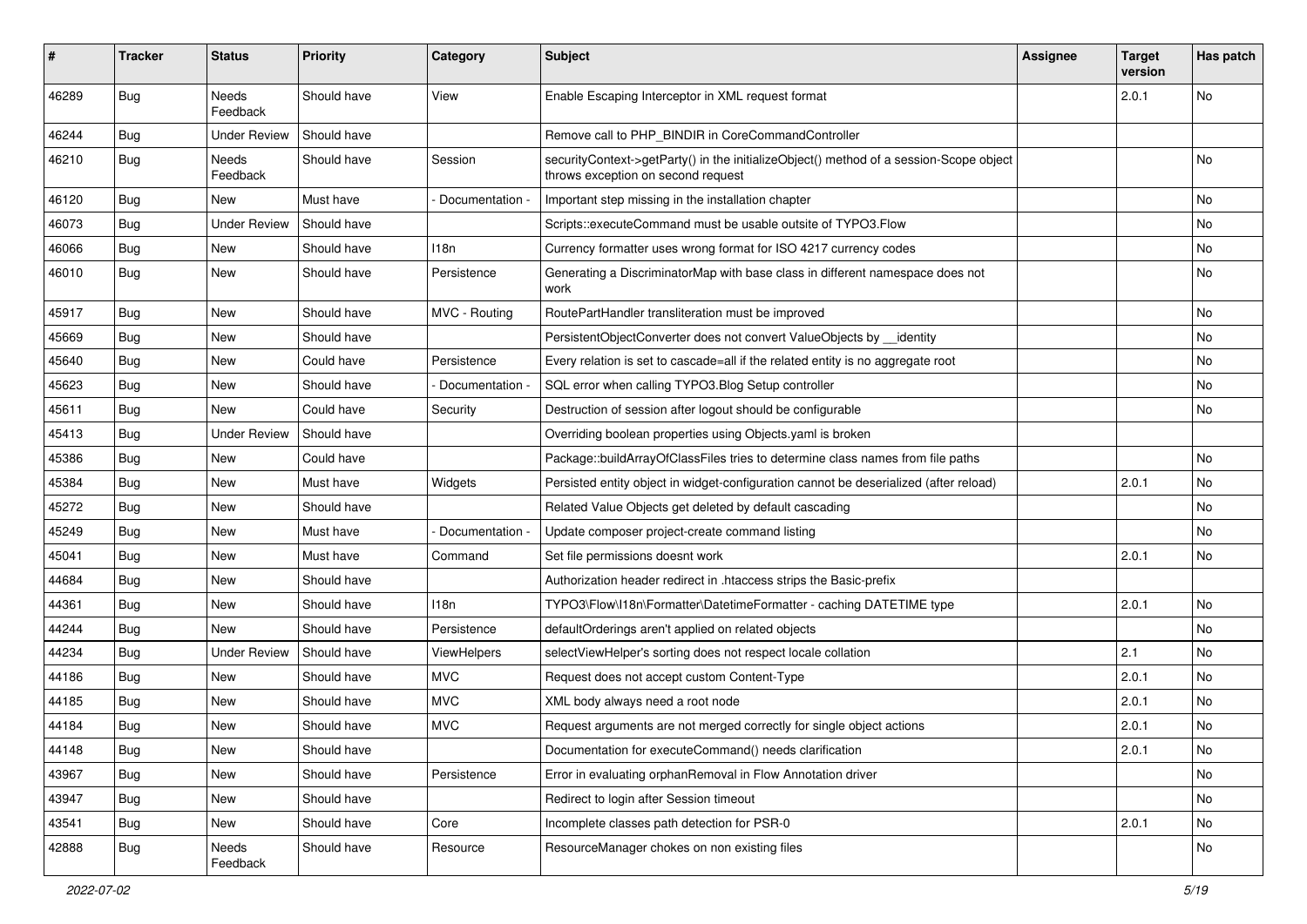| ∦     | <b>Tracker</b> | <b>Status</b>     | <b>Priority</b> | Category           | <b>Subject</b>                                                                                       | <b>Assignee</b> | <b>Target</b><br>version | Has patch |
|-------|----------------|-------------------|-----------------|--------------------|------------------------------------------------------------------------------------------------------|-----------------|--------------------------|-----------|
| 42606 | <b>Bug</b>     | New               | Must have       | Security           | Content Security with nested objects                                                                 |                 |                          | No        |
| 42520 | Bug            | New               | Must have       | Core               | Cache must be flushed globally for package state changes                                             |                 |                          | No        |
| 42101 | Bug            | New               | Must have       | Object             | Proxyclasses are not rebuild in Development context unless cache is empty                            |                 | 2.0.1                    | No        |
| 41843 | <b>Bug</b>     | New               | Should have     |                    | Composer and rename issues (umbrella issue)                                                          |                 |                          |           |
| 41533 | Bug            | Needs<br>Feedback | Should have     |                    | Ignored object-validation in editAction when redirecting back from updateAction                      |                 |                          | No        |
| 41496 | <b>Bug</b>     | New               | Must have       | Resource           | Upload identical Resources, deleting fails                                                           |                 |                          | No        |
| 41148 | <b>Bug</b>     | New               | Must have       |                    | Converting of ValueObjects                                                                           |                 |                          | No        |
| 40283 | <b>Bug</b>     | New               | Should have     | Object             | New constructor in grandparent class not called                                                      |                 |                          | No        |
| 40064 | Bug            | New               | Must have       | <b>ViewHelpers</b> | Multiselect is not getting persisted                                                                 |                 |                          | No        |
| 39990 | Bug            | New               | Should have     | Core               | Same form twice in one template: hidden fields for empty values are only rendered<br>once            |                 |                          | No        |
| 39791 | <b>Bug</b>     | New               | Must have       | Reflection         | Reflection data of old aspect is not removed                                                         |                 | 1.1.1                    | No        |
| 39674 | Bug            | New               | Should have     | <b>MVC</b>         | \TYPO3\FLOW3\var_dump behaves weird in controller actions doing return                               |                 |                          | No        |
| 39414 | <b>Bug</b>     | New               | Should have     | Documentation      | <b>Security Documentation</b>                                                                        |                 |                          | No        |
| 39096 | <b>Bug</b>     | New               | Should have     | Core               | Unnecessary compile invoked in non production context?                                               |                 | 2.0.1                    | No        |
| 38980 | <b>Bug</b>     | New               | Must have       | Validation         | ActionController: behavior of required arguments is not consistent                                   |                 |                          | No        |
| 38369 | <b>Bug</b>     | New               | Must have       | View               | Resource ViewHelpers should not fall back to request package                                         |                 |                          | No        |
| 38216 | Bug            | Needs<br>Feedback | Should have     |                    | Static method calls in reflected classes refer to _Original class                                    |                 |                          | No        |
| 37619 | <b>Bug</b>     | New               | Should have     | ViewHelpers        | Fatal Error when using variable in name attribute of Section ViewHelper                              |                 |                          | No        |
| 37571 | <b>Bug</b>     | New               | Must have       | <b>AOP</b>         | Inherited proxies fail when implementing __clone                                                     |                 |                          | No        |
| 37564 | <b>Bug</b>     | New               | Should have     | Validation         | Validation of Parent Object containing properties of type ManyToOne and<br>ManyToMany to same Target |                 |                          | No        |
| 37473 | <b>Bug</b>     | <b>New</b>        | Must have       | - Testing -        | Subsequent Exceptions related to Doctrine Entity Manager makes it snap shut                          |                 |                          | No        |
| 37316 | <b>Bug</b>     | New               | Should have     | Validation         | Use findBestMatchingLocale instead of getDefaultLocale?                                              |                 |                          | No        |
| 37227 | Bug            | On Hold           | Must have       | Session            | securityContext->getParty is not available in widget context                                         |                 |                          | No        |
| 36804 | Bug            | New               | Should have     | Persistence        | Orphaned entities within aggregates are not removed                                                  |                 |                          | No        |
| 36655 | <b>Bug</b>     | New               | Should have     | Widgets            | <b>Pagination Links</b>                                                                              |                 |                          | No.       |
| 36634 | <b>Bug</b>     | <b>New</b>        | Should have     |                    | Reconstituted entities do not have their properties set when initializeObject() is called            |                 |                          | No        |
| 36633 | <b>Bug</b>     | New               | Should have     |                    | Reconstituted entities should not have the FLOW3_Persistence_clone property set                      |                 |                          | No        |
| 36508 | <b>Bug</b>     | New               | Should have     | Security           | AuthenticationProvider Request Patterns                                                              |                 |                          | No        |
| 36495 | <b>Bug</b>     | New               | Should have     | Persistence        | HTTP Response is sent before persistence preventing Exceptions to be displayed on<br>redirect        |                 |                          | No        |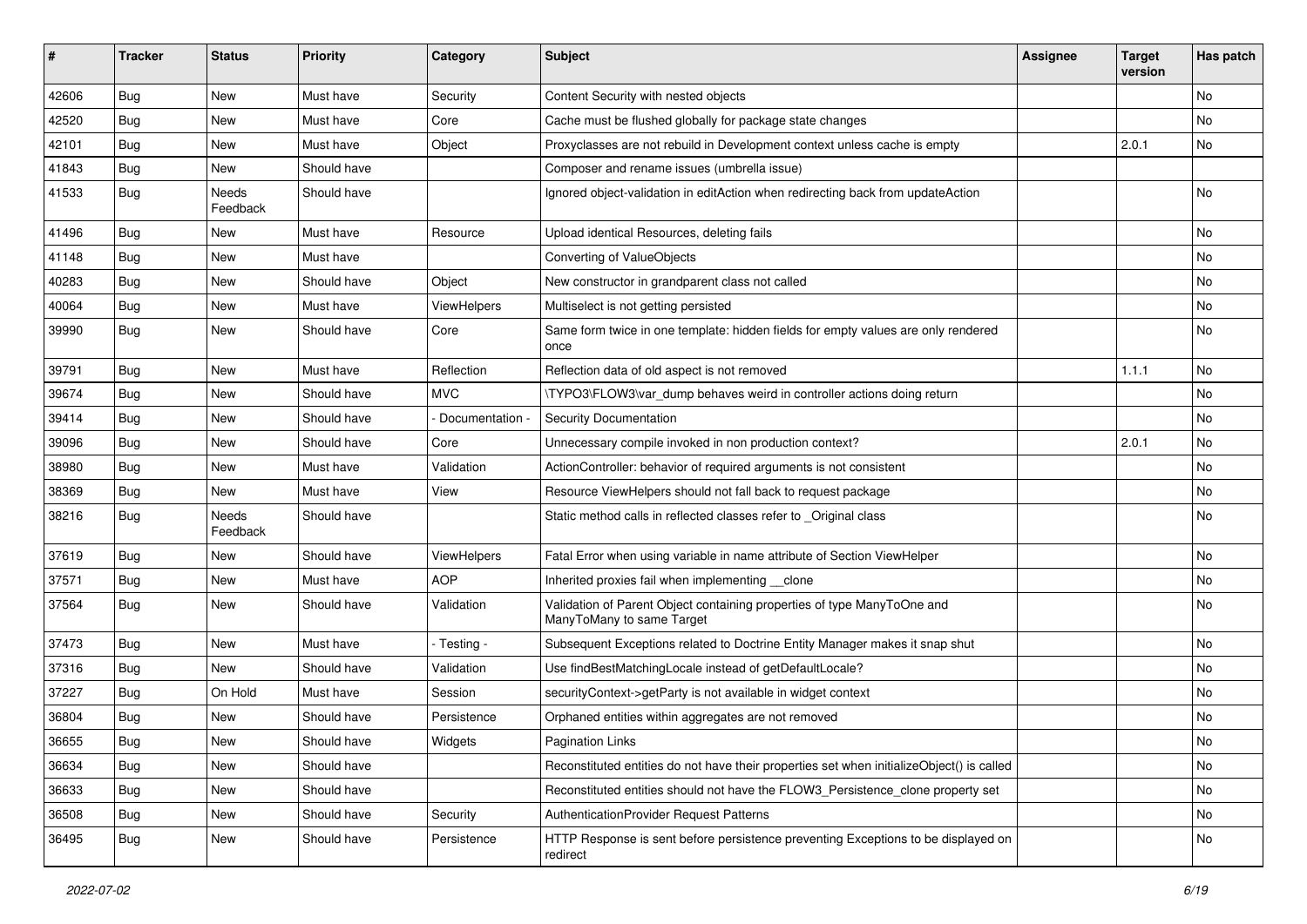| #     | <b>Tracker</b> | <b>Status</b>       | <b>Priority</b> | Category    | <b>Subject</b>                                                                                                          | Assignee | <b>Target</b><br>version | Has patch |
|-------|----------------|---------------------|-----------------|-------------|-------------------------------------------------------------------------------------------------------------------------|----------|--------------------------|-----------|
| 35831 | Bug            | <b>New</b>          | Must have       |             | Deleting or unpublishing of a resource deletes all published symlinks<br>(Web/_Resources/Persistent)                    |          |                          | No        |
| 35720 | Bug            | New                 | Must have       | Security    | Access denied Exception for widget links to actions with a policy                                                       |          |                          | No        |
| 35083 | Bug            | <b>New</b>          | Should have     | Object      | involving SecurityContext in Widget's __wakeup situation leads to an exception                                          |          |                          | No        |
| 34682 | Bug            | <b>Under Review</b> | Should have     | ViewHelpers | Radio Button missing checked on validation error                                                                        |          |                          | No        |
| 34404 | Bug            | New                 | Should have     |             | JsonView transformObject does not respect_descendAll configuration                                                      |          |                          | No        |
| 33465 | Bug            | New                 | Should have     | Command     | Some vital commands to recover the system fail when recovery is needed                                                  |          |                          | No        |
| 33293 | Bug            | New                 | Should have     |             | Injection to private variable results in injection of the the wrong class                                               |          |                          | No        |
| 33078 | <b>Bug</b>     | New                 | Should have     | Security    | No Redirect to Login                                                                                                    |          |                          | No        |
| 33055 | Bug            | New                 | Must have       | Security    | AccessDeniedException instead of WebRedirect                                                                            |          |                          | No        |
| 32869 | Bug            | New                 | Must have       | Security    | Security config tokenClass doesnt throw exception if not found the class                                                |          |                          | No        |
| 32105 | Bug            | New                 | Must have       | Security    | Ignore Validation ignored if ACL is set for this controller action                                                      |          |                          | No        |
| 31210 | Bug            | New                 | Must have       | Object      | constructor of proxy class not compatible with interfaces defening a constructor                                        |          |                          | No        |
| 31002 | Bug            | New                 | Should have     | Reflection  | Generated __sleep method handles static properties as members.                                                          |          |                          |           |
| 30937 | Bug            | New                 | Should have     | ViewHelpers | CropViewHelper stringToTruncate can't be supplied so it can't be easily extended                                        |          |                          | Yes       |
| 30425 | Bug            | New                 | Should have     | Security    | New methods are not updated in Policies during Development                                                              |          |                          |           |
| 30424 | <b>Bug</b>     | New                 | Must have       | <b>MVC</b>  | Forward object arguments with changes                                                                                   |          |                          |           |
| 29425 | Bug            | New                 | Should have     | Persistence | Deletion of a blog post with resources fails with FK constraint error                                                   |          |                          |           |
| 29405 | Bug            | New                 | Must have       | Session     | When storing a new entity inside the session, it will be fully serialized instead of just<br>the reference being stored |          |                          |           |
| 28554 | <b>Bug</b>     | New                 | Should have     |             | (v4) implement feature flag to disable caching                                                                          |          |                          | No        |
| 28553 | <b>Bug</b>     | New                 | Should have     |             | improve XHProf test setup                                                                                               |          |                          | No        |
| 28552 | <b>Bug</b>     | New                 | Should have     |             | (v5) write ViewHelper test for compiled run; adjust functional test to do two passes<br>(uncached & cached)             |          |                          | No        |
| 28550 | Bug            | New                 | Should have     |             | (v4) make widgets cacheable, i.e. not implement childnodeaccess interface                                               |          |                          | No        |
| 28549 | <b>Bug</b>     | New                 | Should have     |             | make widgets cacheable, i.e. not implement childnodeaccess interface                                                    |          |                          | No        |
| 28319 | <b>Bug</b>     | Needs<br>Feedback   | Should have     | Security    | Access denied will be logged at the wrong location in nested calls                                                      |          |                          | No        |
| 27798 | <b>Bug</b>     | Accepted            | Must have       | Security    | CSRF protection not working for forms in a plugin                                                                       |          | 2.0.1                    | NO.       |
| 27607 | <b>Bug</b>     | New                 | Must have       | Core        | Make Fluid comparisons work when first element is STRING, second is NULL.                                               |          |                          | No        |
| 27379 | <b>Bug</b>     | Needs<br>Feedback   | Must have       |             | add check to clear the database at tearDown in testing                                                                  |          |                          | No        |
| 27088 | <b>Bug</b>     | On Hold             | Should have     | Object      | initializeObject() is called too early when reconstructing entities                                                     |          |                          | No        |
| 27045 | Bug            | New                 | Should have     | AOP         | Introduced properties are not available in the reflection service during a compile run                                  |          |                          |           |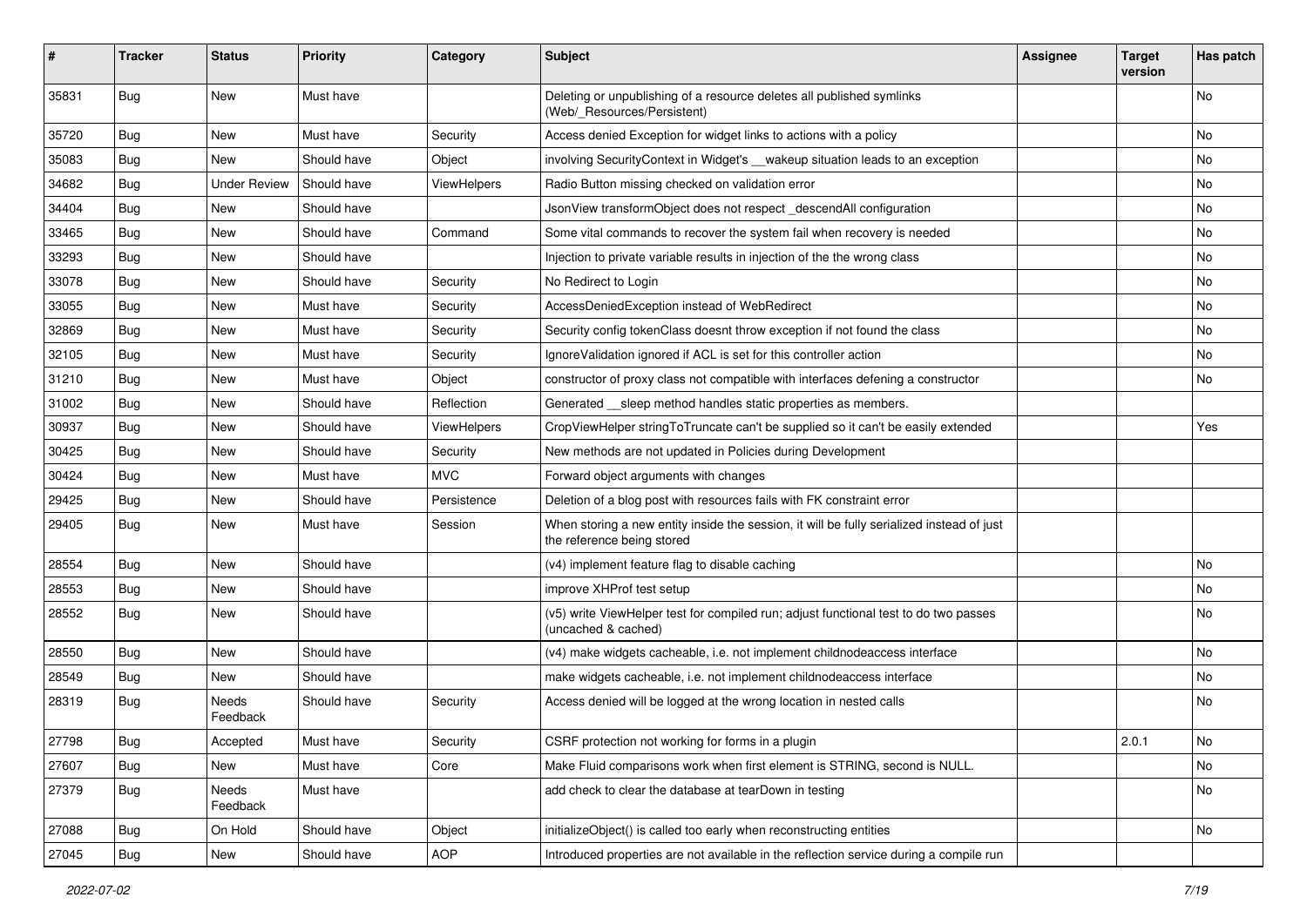| ∦     | <b>Tracker</b> | <b>Status</b>       | Priority    | Category           | <b>Subject</b>                                                                                                                                          | <b>Assignee</b> | <b>Target</b><br>version | Has patch |
|-------|----------------|---------------------|-------------|--------------------|---------------------------------------------------------------------------------------------------------------------------------------------------------|-----------------|--------------------------|-----------|
| 25988 | Bug            | <b>New</b>          | Should have | Object             | Useless proxies are built for some classes                                                                                                              |                 |                          |           |
| 13045 | Bug            | New                 | Should have |                    | Entity decode of strings are different between if-conditions and output of variable                                                                     |                 |                          |           |
| 11039 | Bug            | Needs<br>Feedback   | Must have   |                    | Static object container injects properties to result of factory object                                                                                  |                 |                          | <b>No</b> |
| 10678 | Bug            | New                 | Must have   | Reflection         | ReflectionService doesn't reflect methods of child classes correctly when they get<br>reflected before their parent class in the initialization process |                 |                          |           |
| 8648  | Bug            | New                 | Should have | <b>ViewHelpers</b> | format.crop ViewHelper should support all features of the crop stdWrap function                                                                         |                 |                          | No        |
| 3481  | Bug            | New                 | Should have | Core               | Use ViewHelperVariableContainer in PostParseFacet                                                                                                       |                 |                          | No        |
| 64842 | Feature        | New                 | Could have  |                    | Validation of Property should also happen before Property Mapping.                                                                                      |                 |                          | No        |
| 62346 | Feature        | New                 | Could have  | Core               | f:comment should have high precende                                                                                                                     |                 | 3.x                      | No        |
| 60271 | Feature        | New                 | Should have |                    | Paginate viewhelper, should also support arrays                                                                                                         |                 |                          | No        |
| 60181 | Feature        | <b>New</b>          | Could have  | View               | Caching mechanism for Fluid Views/Templates                                                                                                             |                 |                          | No        |
| 60095 | Feature        | <b>Under Review</b> | Should have | Configuration      | LockManager's LockHoldingStackPage should be configurable                                                                                               |                 |                          | No        |
| 60003 | Feature        | New                 | Should have | <b>ViewHelpers</b> | Add required-Attribute to f:form.password                                                                                                               |                 |                          | <b>No</b> |
| 59244 | Feature        | New                 | Should have |                    | Message or Container needs context                                                                                                                      |                 |                          | No        |
| 58622 | Feature        | New                 | Must have   | Core               | Clearer Exception: Array to string conversion                                                                                                           |                 |                          | No        |
| 58579 | Feature        | New                 | Should have |                    | Adding own environment constants to Flow                                                                                                                |                 | 2.x                      | <b>No</b> |
| 57763 | Feature        | New                 | Should have |                    | Allow controller / package / action as params in<br>\TYPO3\Fluid\ViewHelpers\Form\ButtonViewHelper                                                      |                 |                          | No        |
| 56916 | Feature        | New                 | Should have | Http               | Support PATCH request method as of RFC5789                                                                                                              |                 |                          | No        |
| 56744 | Feature        | New                 | Must have   |                    | stay logged in                                                                                                                                          |                 |                          | No        |
| 56556 | Feature        | New                 | Should have |                    | support has Property and is Property                                                                                                                    |                 |                          | No        |
| 56486 | Feature        | New                 | Should have |                    | Optimize the ObjectManager for performance                                                                                                              |                 |                          | No        |
| 56036 | Feature        | New                 | Should have |                    | Optimize autoloading                                                                                                                                    |                 |                          | No        |
| 55831 | Feature        | <b>New</b>          | Should have |                    | Different scenarios for session settings                                                                                                                |                 |                          | No        |
| 55719 | Feature        | New                 | Could have  |                    | Support additional Resource Folders                                                                                                                     |                 |                          | No        |
| 55199 | Feature        | New                 | Should have | Cli                | Avoid Buffering of Shell output                                                                                                                         |                 |                          | <b>No</b> |
| 54037 | Feature        | <b>Under Review</b> | Should have | <b>MVC</b>         | JsonView accepts encoding options                                                                                                                       |                 |                          | No        |
| 53971 | Feature        | New                 | Should have |                    | Login functionality                                                                                                                                     |                 |                          |           |
| 53177 | Feature        | New                 | Should have | Security           | entity resource policy value support for 'this'                                                                                                         |                 |                          | No        |
| 52590 | Feature        | New                 | Should have |                    | Provide a way to get the Doctrine QueryBuilder                                                                                                          |                 |                          | No        |
| 51676 | Feature        | <b>Under Review</b> | Should have | Resource           | Support of symlinks for Resources                                                                                                                       |                 |                          | No        |
| 51459 | Feature        | New                 | Should have | <b>MVC</b>         | Allow catching of particular exceptions on property mapping                                                                                             |                 |                          | No        |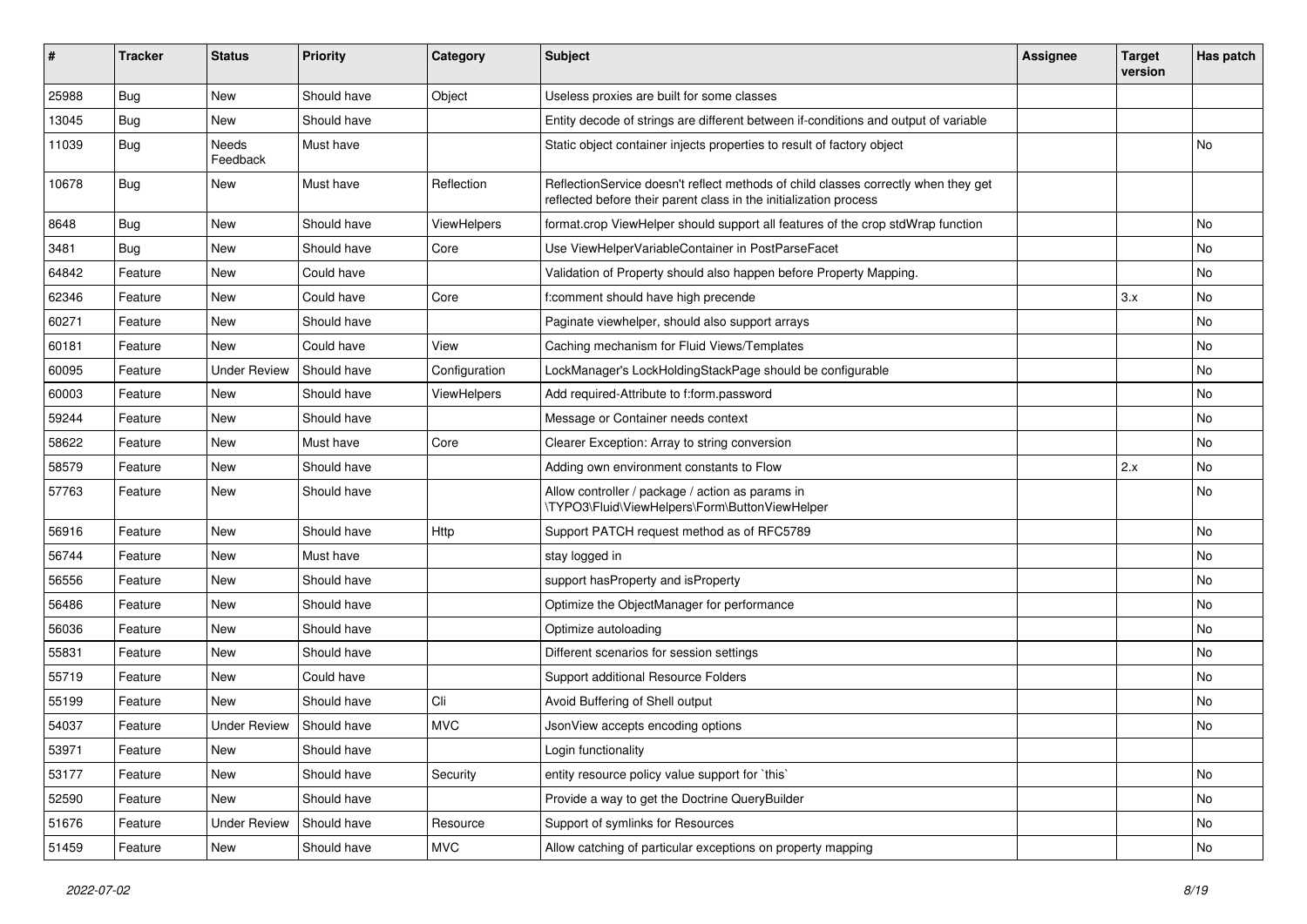| #     | <b>Tracker</b> | <b>Status</b>       | Priority    | Category           | Subject                                                                                           | <b>Assignee</b> | <b>Target</b><br>version | Has patch |
|-------|----------------|---------------------|-------------|--------------------|---------------------------------------------------------------------------------------------------|-----------------|--------------------------|-----------|
| 51277 | Feature        | <b>New</b>          | Should have |                    | ViewHelper context should be aware of actual file occurrence                                      |                 |                          | No        |
| 51100 | Feature        | New                 | Must have   | <b>ViewHelpers</b> | Links with absolute URI should have the option of URI Scheme                                      |                 |                          | No        |
| 50901 | Feature        | New                 | Should have | Validation         | @IgnoreValidation also for class fields                                                           |                 |                          | No        |
| 50262 | Feature        | New                 | Could have  | Package            | Add Keywords to composer Json                                                                     |                 |                          | No        |
| 49756 | Feature        | <b>Under Review</b> | Should have |                    | Select values by array key in checkbox viewhelper                                                 |                 |                          | No        |
| 49050 | Feature        | New                 | Should have | Persistence        | Allow Subqueries in QueryInterface                                                                |                 |                          | No        |
| 49039 | Feature        | New                 | Could have  | Log                | RFC: Use PSR-3 logger interface in Flow                                                           |                 |                          | No        |
| 48862 | Feature        | New                 | Should have | Monitor            | Possibility to exclude package from file monitoring                                               |                 |                          | No        |
| 48657 | Feature        | <b>Under Review</b> | Should have |                    | support HTTP_RANGE                                                                                |                 |                          | No        |
| 48409 | Feature        | New                 | Could have  | SignalSlot         | Introduce new Annotation "Slot" for wiring signal and slots                                       |                 |                          | No        |
| 48355 | Feature        | New                 | Could have  |                    | Assign output of viewhelper to template variable for further processing.                          |                 |                          |           |
| 47951 | Feature        | New                 | Should have | Persistence        | Warn if persistence stack is not empty at the end of a get-request                                |                 |                          | No        |
| 47456 | Feature        | New                 | Should have | Validation         | ManyToOne and OneToOne Relations of Objects passed as Action Argument are<br>loaded automatically |                 |                          | No        |
| 47404 | Feature        | New                 | Could have  | <b>AOP</b>         | Add getters and setters methods for introduced properties                                         |                 |                          | No        |
| 47273 | Feature        | New                 | Should have | Property           | Support mapping properties with differing types for setter and property                           |                 |                          | No        |
| 47191 | Feature        | <b>Under Review</b> | Should have | Validation         | Make (property) Validators aware of parent class and the property they belong to                  |                 |                          | No        |
| 47075 | Feature        | New                 | Should have | Resource           | Make Exception more meaningful                                                                    |                 |                          | No        |
| 46910 | Feature        | New                 | Should have |                    | Composer integration - PackageStates.php                                                          |                 |                          | No        |
| 46816 | Feature        | New                 | Should have | Cache              | Add xcache cache backend                                                                          |                 |                          | No        |
| 46545 | Feature        | New                 | Should have |                    | Better support for arrays in options of SelectViewHelper                                          |                 |                          | No        |
| 46318 | Feature        | New                 | Should have | Cache              | [caching framework] Extend cache interface to handle multiple entries                             |                 |                          | No        |
| 46257 | Feature        | <b>Under Review</b> | Should have | Core               | Add escape sequence support for Fluid                                                             |                 |                          | No        |
| 46216 | Feature        | New                 | Should have | Cache              | Add wincache cache backend                                                                        |                 |                          | No        |
| 46050 | Feature        | New                 | Could have  | Log                | To decouple log file writing at Logger->logException                                              |                 |                          | No        |
| 45409 | Feature        | New                 | Should have | Validation         | Support validation of abstract nested properties                                                  |                 |                          | No        |
| 45345 | Feature        | Needs<br>Feedback   | Should have |                    | Easy to use comments for fluid that won't show in output                                          |                 |                          |           |
| 45153 | Feature        | New                 | Should have |                    | f:be.menus.actionMenuItem - Detection of the current select option is insufficient                |                 |                          | No        |
| 45103 | Feature        | <b>New</b>          | Should have | Resource           | Make static resource URI generation available outside of Fluid                                    |                 |                          | No        |
| 44891 | Feature        | New                 | Should have | MVC - Routing      | Routes should be able to enforce http/https protocol                                              |                 |                          | No        |
| 44738 | Feature        | New                 | Must have   | Validation         | Re-Validation of argument's custom validators                                                     |                 |                          | No        |
| 44563 | Feature        | New                 | Should have | Security           | Logged in users via HTTP Basic always get re-authenticated                                        |                 |                          | No        |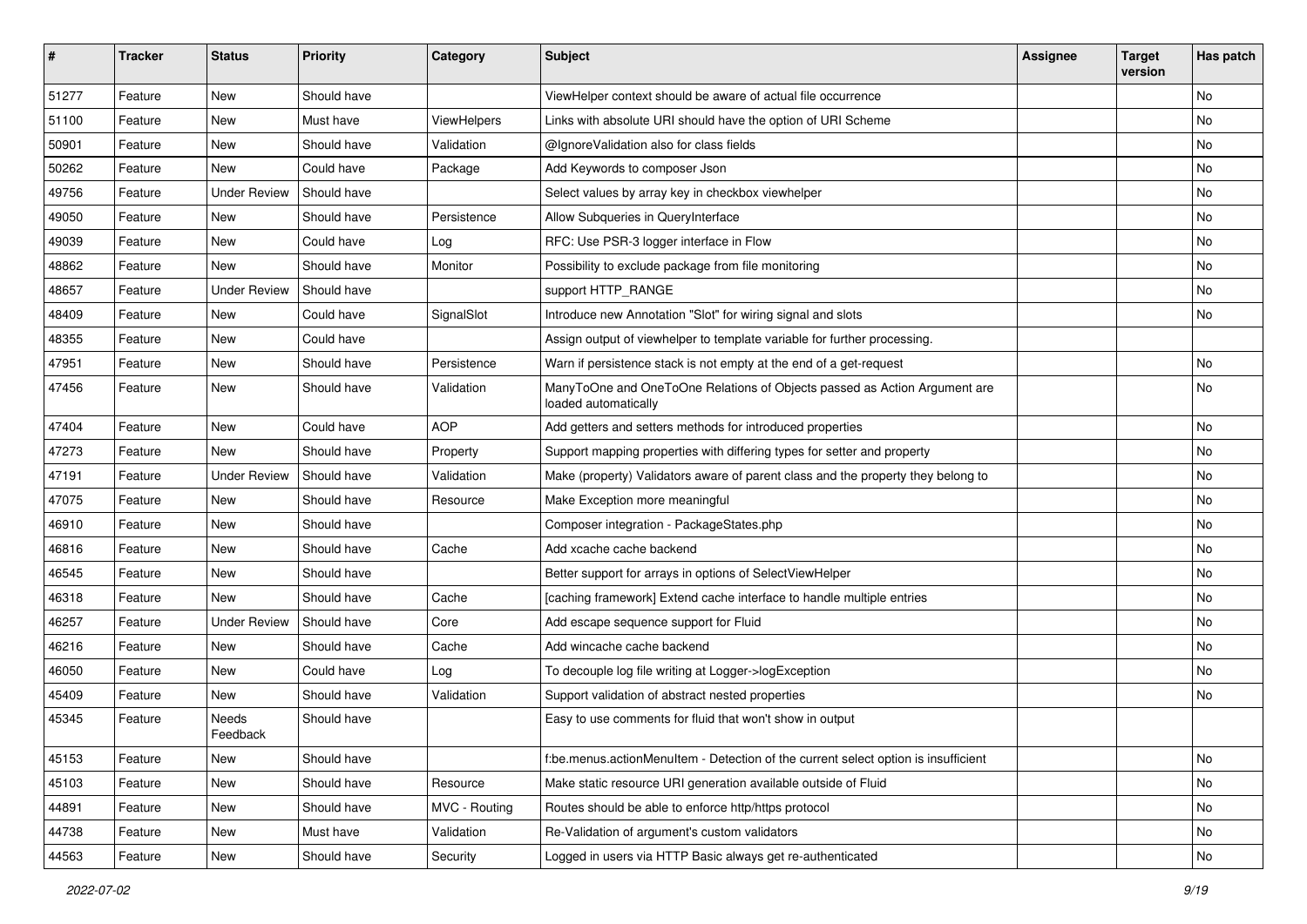| #     | <b>Tracker</b> | <b>Status</b>       | Priority    | Category           | <b>Subject</b>                                                                                            | <b>Assignee</b> | <b>Target</b><br>version | Has patch |
|-------|----------------|---------------------|-------------|--------------------|-----------------------------------------------------------------------------------------------------------|-----------------|--------------------------|-----------|
| 44123 | Feature        | New                 | Should have |                    | Make the "Flow requires the PHP setting "date.timezone"" error more beautiful                             |                 |                          | No        |
| 43841 | Feature        | New                 | Should have |                    | Add package support to validation errors                                                                  |                 |                          | No        |
| 43572 | Feature        | New                 | Should have |                    | Uri should support manipulation of query arguments                                                        |                 |                          | No        |
| 43082 | Feature        | Needs<br>Feedback   | Should have |                    | Add CLI support for scaffolding models, views, controller                                                 |                 |                          | No        |
| 42397 | Feature        | New                 | Should have |                    | Missing viewhelper for general links                                                                      |                 |                          | No        |
| 41420 | Feature        | New                 | Should have | Persistence        | Support entity versioning                                                                                 |                 |                          | No        |
| 40418 | Feature        | Needs<br>Feedback   | Could have  | Session            | Add an option to flow3:cache: flush thats keeps user sessions active                                      |                 |                          | No        |
| 40081 | Feature        | New                 | Should have |                    | Allow assigned variables as keys in arrays                                                                |                 |                          | No        |
| 39936 | Feature        | New                 | Should have | <b>ViewHelpers</b> | registerTagAttribute should handle default values                                                         |                 |                          | No        |
| 39910 | Feature        | Accepted            | Should have | Security           | Ability to query user based on roles                                                                      |                 |                          | No        |
| 39790 | Feature        | <b>New</b>          | Should have |                    | Allow forward slashes where backslashes need to be specified                                              |                 |                          |           |
| 39788 | Feature        | New                 | Could have  | Validation         | RFC: Repository based NotExistsValidator                                                                  |                 |                          | No        |
| 39088 | Feature        | New                 | Should have | Core               | Add a sgnalslot before compilation                                                                        |                 |                          | No        |
| 38379 | Feature        | New                 | Should have |                    | Implement a Eel-ViewHelper                                                                                |                 |                          |           |
| 38222 | Feature        | New                 | Could have  | Core               | Step execution signals with concrete name                                                                 |                 |                          | No        |
| 38130 | Feature        | New                 | Should have |                    | Checkboxes and multiple select fields should have an assignable default value                             |                 |                          | No        |
| 37846 | Feature        | New                 | Should have | Security           | Should be able to declare more than one controllerObjectName per requestPatterns                          |                 |                          | No        |
| 37405 | Feature        | <b>Under Review</b> | Should have | MVC - Routing      | When changing a property wich is used in routing the Link-VH should direkt to the<br>new properties value |                 |                          | No        |
| 37279 | Feature        | <b>New</b>          | Should have | Property           | <b>Request PropertyMapping</b>                                                                            |                 |                          | No        |
| 36955 | Feature        | New                 | Should have | Error              | Add type filter to var_dump()                                                                             |                 |                          | No        |
| 36559 | Feature        | New                 | Could have  |                    | New widget progress bar                                                                                   |                 |                          | Yes       |
| 36510 | Feature        | New                 | Should have |                    | <b>Firewall Redirect?</b>                                                                                 |                 |                          | No        |
| 36509 | Feature        | New                 | Should have |                    | redirectToUri to an uri with acl forces a 403 because of missing csrf token.                              |                 |                          | No        |
| 36410 | Feature        | New                 | Should have | <b>ViewHelpers</b> | Allow templates to send arguments back to layout                                                          |                 |                          | No        |
| 35783 | Feature        | New                 | Should have | Object             | Lifecycle method after property mapping                                                                   |                 |                          | No        |
| 35781 | Feature        | New                 | Should have | Validation         | Model validation                                                                                          |                 |                          | No        |
| 35388 | Feature        | New                 | Could have  | 118n               | Use the current package as default for translations within controllers                                    |                 |                          | No        |
| 34816 | Feature        | New                 | Should have | Security           | Long text encryption                                                                                      |                 |                          | No        |
| 34133 | Feature        | New                 | Could have  | Property           | RFC: Handle Semicolons in Path part of URIs as Scoped Path Parameters                                     |                 |                          | No        |
| 33710 | Feature        | New                 | Should have |                    | Configuration based on Domain                                                                             |                 |                          | No        |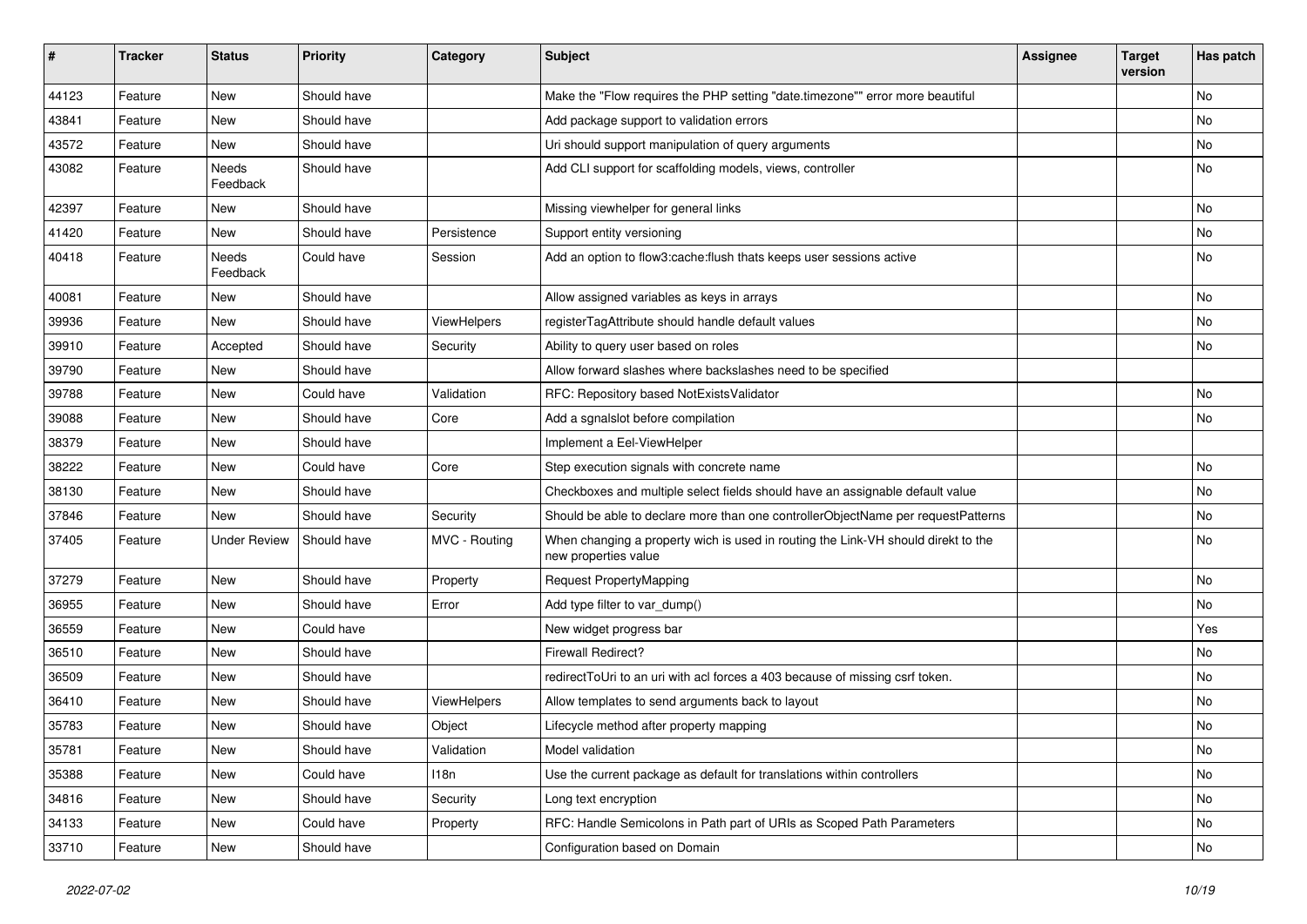| $\sharp$ | <b>Tracker</b> | <b>Status</b>     | Priority    | Category       | <b>Subject</b>                                                               | <b>Assignee</b> | <b>Target</b><br>version | Has patch     |
|----------|----------------|-------------------|-------------|----------------|------------------------------------------------------------------------------|-----------------|--------------------------|---------------|
| 33587    | Feature        | New               | Should have | Resource       | Automatically remove unused Resources                                        |                 |                          | No            |
| 33215    | Feature        | New               | Should have |                | RFC: Dynamic values in ObjectAccess paths                                    |                 |                          | No            |
| 33049    | Feature        | New               | Could have  | Core           | Allow configuration of context without environment variable (needed for IIS) |                 |                          | No            |
| 33018    | Feature        | New               | Should have | 118n           | Translator should support override of labels from other packages             |                 |                          | No            |
| 32985    | Feature        | New               | Should have | <b>Utility</b> | Implement Processing Rules when merging numerically-indexed arrays           |                 |                          | No            |
| 32294    | Feature        | New               | Should have |                | Lazy initialization of loggers                                               |                 |                          | No            |
| 32106    | Feature        | Accepted          | Should have | Property       | Support for Object source in PropertyMapper                                  |                 |                          | Yes           |
| 31955    | Feature        | New               | Should have | Widgets        | f:uri.widget                                                                 |                 |                          | No            |
| 31484    | Feature        | Needs<br>Feedback | Could have  |                | possibility to modify inner workings of proxy class builder                  |                 |                          | No            |
| 31262    | Feature        | New               | Should have | Object         | Named arguments in Objects.yaml for constructor arguments                    |                 |                          | No            |
| 31261    | Feature        | New               | Should have | Object         | Virtual objects - generate proxy classes for interfaces                      |                 |                          | No            |
| 30555    | Feature        | New               | Could have  | Core           | Make TagBuilder more extensible                                              |                 |                          | No            |
| 30428    | Feature        | New               | Should have | <b>MVC</b>     | Cloning of request arguments                                                 |                 |                          |               |
| 30423    | Feature        | New               | Should have | <b>MVC</b>     | Rendering template of other action without forward                           |                 |                          | No            |
| 30418    | Feature        | New               | Should have | Core           | Package bootstrapping following dependencies                                 |                 |                          |               |
| 30258    | Feature        | New               | Should have |                | Support optional package dependencies                                        |                 |                          |               |
| 29794    | Feature        | New               | Should have |                | Initialize collections in generated models                                   |                 |                          |               |
| 29476    | Feature        | New               | Should have |                | Provider rendering time and query count for request                          |                 |                          |               |
| 29258    | Feature        | Needs<br>Feedback | Should have |                | Provide a way to override classes by environment                             |                 |                          | No            |
| 28964    | Feature        | New               | Could have  |                | Integrate Behat tool for BDD                                                 |                 |                          |               |
| 28399    | Feature        | Needs<br>Feedback | Should have | Validation     | Validation message and code should be configurable for bundled validators    |                 |                          | No            |
| 28231    | Feature        | New               | Should have | <b>MVC</b>     | Allow output to STDERR for CLI Response                                      |                 |                          |               |
| 28136    | Feature        | New               | Should have | Persistence    | HTTP Semantics for Transactions and more                                     |                 |                          | No            |
| 26767    | Feature        | New               | Should have | Reflection     | Reflection method to get a method return type and documentation              |                 |                          |               |
| 26745    | Feature        | New               | Should have | <b>MVC</b>     | MVC should know about entities lying in the session                          |                 |                          | No            |
| 10472    | Feature        | New               | Could have  | Core           | Fluid Standalone distribution                                                |                 |                          | $\mathsf{No}$ |
| 9861     | Feature        | Needs<br>Feedback | Should have | Log            | Leave logging up and running as long as possible                             |                 |                          | No            |
| 9537     | Feature        | New               | Should have | Persistence    | Query criterions should be able to compare whole objects                     |                 |                          |               |
| 9514     | Feature        | New               | Should have |                | Support explicit Array Arguments for ViewHelpers                             |                 |                          |               |
| 9313     | Feature        | New               | Should have | 118n           | Support for currencies                                                       |                 |                          | No            |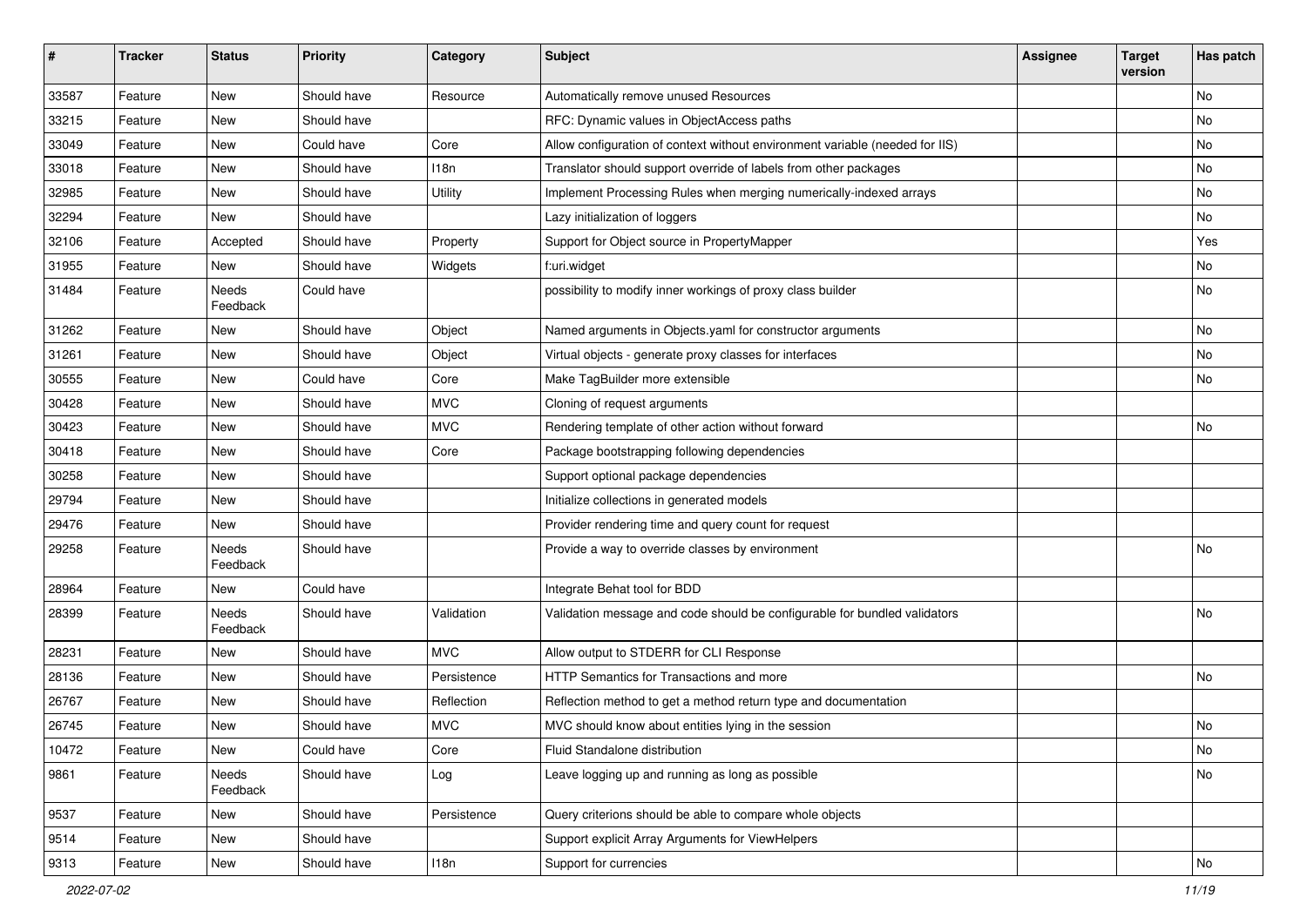| #     | <b>Tracker</b> | <b>Status</b>     | Priority    | Category      | <b>Subject</b>                                                                                           | <b>Assignee</b> | <b>Target</b><br>version | Has patch |
|-------|----------------|-------------------|-------------|---------------|----------------------------------------------------------------------------------------------------------|-----------------|--------------------------|-----------|
| 8989  | Feature        | Needs<br>Feedback | Could have  | View          | Search path for fluid template files                                                                     |                 |                          | No        |
| 8981  | Feature        | New               | Could have  |               | Security/Performance: Provide Webserver Configuration file for common webservers<br>do not use .htaccess |                 |                          |           |
| 8464  | Feature        | New               | Should have | Configuration | Write settings using the ConfigurationManager                                                            |                 |                          | No        |
| 8463  | Feature        | New               | Should have | Security      | Check security policy for objects reconstituted in the session scope                                     |                 |                          |           |
| 8462  | Feature        | New               | Should have | Security      | Check subobjects in query rewriting                                                                      |                 |                          |           |
| 7608  | Feature        | New               | Could have  | Core          | Configurable shorthand/object accessor delimiters                                                        |                 |                          | Yes       |
| 6178  | Feature        | New               | Should have | Validation    | Implement FileType and FileSize validators                                                               |                 |                          |           |
| 5774  | Feature        | New               | Should have | Package       | Package Manager should clear all cache entries tagged with %PACKAGE%                                     |                 |                          |           |
| 4704  | Feature        | New               | Should have | Core          | Improve parsing exception messages                                                                       |                 |                          |           |
| 3728  | Feature        | New               | Should have | <b>MVC</b>    | Support arrays of objects as controller arguments                                                        |                 |                          |           |
| 3587  | Feature        | New               | Could have  | Validation    | Enforce validation rules for value objects already in constructor                                        |                 |                          |           |
| 3580  | Feature        | New               | Must have   | <b>MVC</b>    | Create an administration panel for the FLOW3 Development context                                         |                 |                          |           |
| 3291  | Feature        | Needs<br>Feedback | Should have |               | Cacheable viewhelpers                                                                                    |                 |                          | <b>No</b> |
| 3153  | Feature        | New               | Should have | <b>MVC</b>    | Support of action based filter rules defined by annotation.                                              |                 |                          |           |
| 2817  | Feature        | Needs<br>Feedback | Should have | <b>MVC</b>    | Provide safeguard for preventing multiple submits of a form                                              |                 |                          | No        |
| 1907  | Feature        | New               | Could have  | Core          | Default values for view helpers based on context                                                         |                 |                          |           |
| 1785  | Feature        | <b>New</b>        | Must have   | Cache         | Automatic garbage collection for expired cache entries                                                   |                 |                          |           |
| 62292 | Major Feature  | <b>New</b>        | Should have | 118n          | Support for entity translation                                                                           |                 | 2.x                      | <b>No</b> |
| 58184 | Major Feature  | New               | Should have | Http          | HTTP request argument building for different use cases                                                   |                 |                          | No        |
| 56602 | Major Feature  | New               | Should have | Persistence   | Handling Of Multi Identity Entities                                                                      |                 |                          | No        |
| 33258 | Major Feature  | Accepted          | Should have |               | Implement support for Assetic                                                                            |                 |                          | No        |
| 3585  | Major Feature  | <b>New</b>        | Should have |               | Implement support for value objects                                                                      |                 |                          | No        |
| 61043 | Task           | New               | Should have | Reflection    | Rename ClassSchema to ModelSchema                                                                        |                 |                          | <b>No</b> |
| 58408 | Task           | New               | Should have |               | Disable manualy persisting                                                                               |                 |                          | No        |
| 56237 | Task           | New               | Should have |               | in-line (Condition) View Helpers should not evaluate on parsing                                          |                 |                          | NO.       |
| 55958 | Task           | New               | Should have |               | RFC: Use PHP 5.4 closure features for direct ObjectAccess                                                |                 |                          | No        |
| 55957 | Task           | New               | Should have | <b>AOP</b>    | RFC: Optimize AOP proxies                                                                                |                 |                          | No        |
| 55953 | Task           | New               | Could have  | Persistence   | Repair and streamline ValueObject support                                                                |                 |                          | No        |
| 54373 | Task           | New               | Should have |               | Rename Arrays::removeEmptyElementsRecursively to<br>removeNullElementsRecursively                        |                 |                          |           |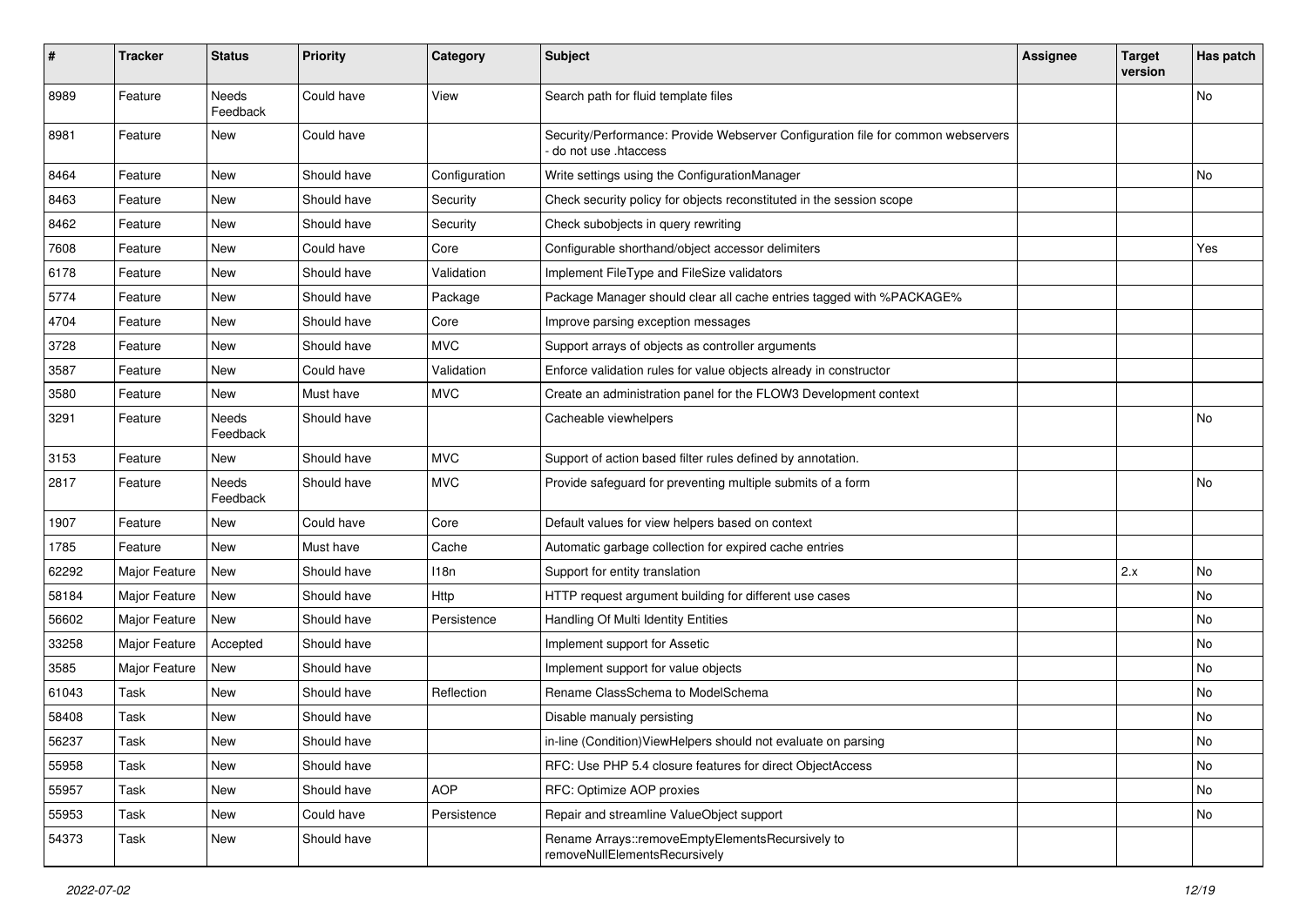| #     | <b>Tracker</b> | <b>Status</b>       | <b>Priority</b> | Category           | <b>Subject</b>                                                                                        | <b>Assignee</b> | <b>Target</b><br>version | Has patch |
|-------|----------------|---------------------|-----------------|--------------------|-------------------------------------------------------------------------------------------------------|-----------------|--------------------------|-----------|
| 52280 | Task           | <b>Under Review</b> | Should have     |                    | Throw Exception if there is an array in PSR-0 autoload                                                |                 |                          | Yes       |
| 51530 | Task           | New                 | Should have     |                    | Improve speed of Files::readDirectoryRecursively using RecursiveDirectoryIterator?                    |                 |                          | No        |
| 51286 | Task           | New                 | Should have     |                    | Custom error views should introduce a controller context somehow                                      |                 |                          | No        |
| 51183 | Task           | New                 | Should have     |                    | CLI improvements                                                                                      |                 |                          |           |
| 50382 | Task           | New                 | Should have     | Command            | Impossible to use arguments in CLI that are added by overriding<br>initializeCommandMethodArguments() |                 |                          | No        |
| 48296 | Task           | Needs<br>Feedback   | Should have     |                    | Missing method in ExceptionHandlerInterface                                                           |                 |                          | No        |
| 47669 | Task           | New                 | Should have     |                    | FormViewHelper does not define the default request method                                             |                 |                          | No        |
| 46823 | Task           | Accepted            | Should have     | Cache              | Detect APC and APCu correctly                                                                         |                 |                          | No        |
| 46091 | Task           | Needs<br>Feedback   | Should have     |                    | Show source file name and position on exceptions during parsing                                       |                 |                          | No        |
| 46011 | Task           | New                 | Should have     | Validation         | Validate annotation with missing type should throw useful error                                       |                 |                          | No        |
| 46009 | Task           | New                 | Should have     | Persistence        | Improve error message for missing class in Flow annotation driver                                     |                 |                          | No        |
| 45394 | Task           | New                 | Should have     | View               | Forwardport Unit test for standalone view                                                             |                 |                          | No        |
| 44712 | Task           | Accepted            | Should have     | Http               | Decouple Argument-Building in the HTTP-Request-Constructor                                            |                 |                          | No        |
| 44078 | Task           | New                 | Should have     |                    | Probably false behavior in symlinked environment                                                      |                 |                          |           |
| 43993 | Task           | New                 | Should have     | Persistence        | Warn when no migrations are found at all during doctrine: migrate                                     |                 |                          | No        |
| 43072 | Task           | New                 | Should have     | View               | Remove TOKENS for adding templates fallback in Backporter                                             |                 |                          | No        |
| 43071 | Task           | New                 | Should have     |                    | Remove TOKENS for adding fallback teplates in B                                                       |                 |                          | No        |
| 42743 | Task           | New                 | Should have     |                    | Remove inline style for hidden form fields                                                            |                 |                          | No        |
| 42465 | Task           | New                 | Should have     | Documentation -    | Document i18n settings                                                                                |                 | 2.0.1                    | No        |
| 42240 | Task           | New                 | Should have     |                    | Make Eel usable outside of TYPO3 Flow                                                                 |                 |                          |           |
| 41807 | Task           | <b>Under Review</b> | Should have     | Persistence        | Initialize the eventmanager in the EntityManagerInterface                                             |                 |                          | No        |
| 41508 | Task           | <b>Under Review</b> | Should have     |                    | Replace Jasmine by Buster.js                                                                          |                 |                          |           |
| 41414 | Task           | Needs<br>Feedback   | Should have     | Package            | Check packageKey naming / file structure below Packages/Vendor                                        |                 |                          | No        |
| 40854 | Task           | New                 | Must have       | Documentation -    | Update security documentation (authentication in 1.2)                                                 |                 | 2.0.1                    | No        |
| 39432 | Task           | New                 | Should have     |                    | Clarify introducing properties                                                                        |                 |                          |           |
| 37831 | Task           | New                 | Could have      | - Testing -        | Evaluate using PHP 5.4's internal web server for Functional Testing                                   |                 |                          | No        |
| 35970 | Task           | New                 | Should have     |                    | Improve performance of Utility/Arrays::integerExplode by using array_map                              |                 |                          | No        |
| 35709 | Task           | New                 | Should have     | Cli                | Implement global Command aliases                                                                      |                 |                          | No        |
| 34309 | Task           | New                 | Could have      | <b>ViewHelpers</b> | Unknown ViewHelpers cause exception - should be handled more graceful                                 |                 |                          | No        |
| 33308 | Task           | New                 | Should have     |                    | General date and time handling rules                                                                  |                 |                          |           |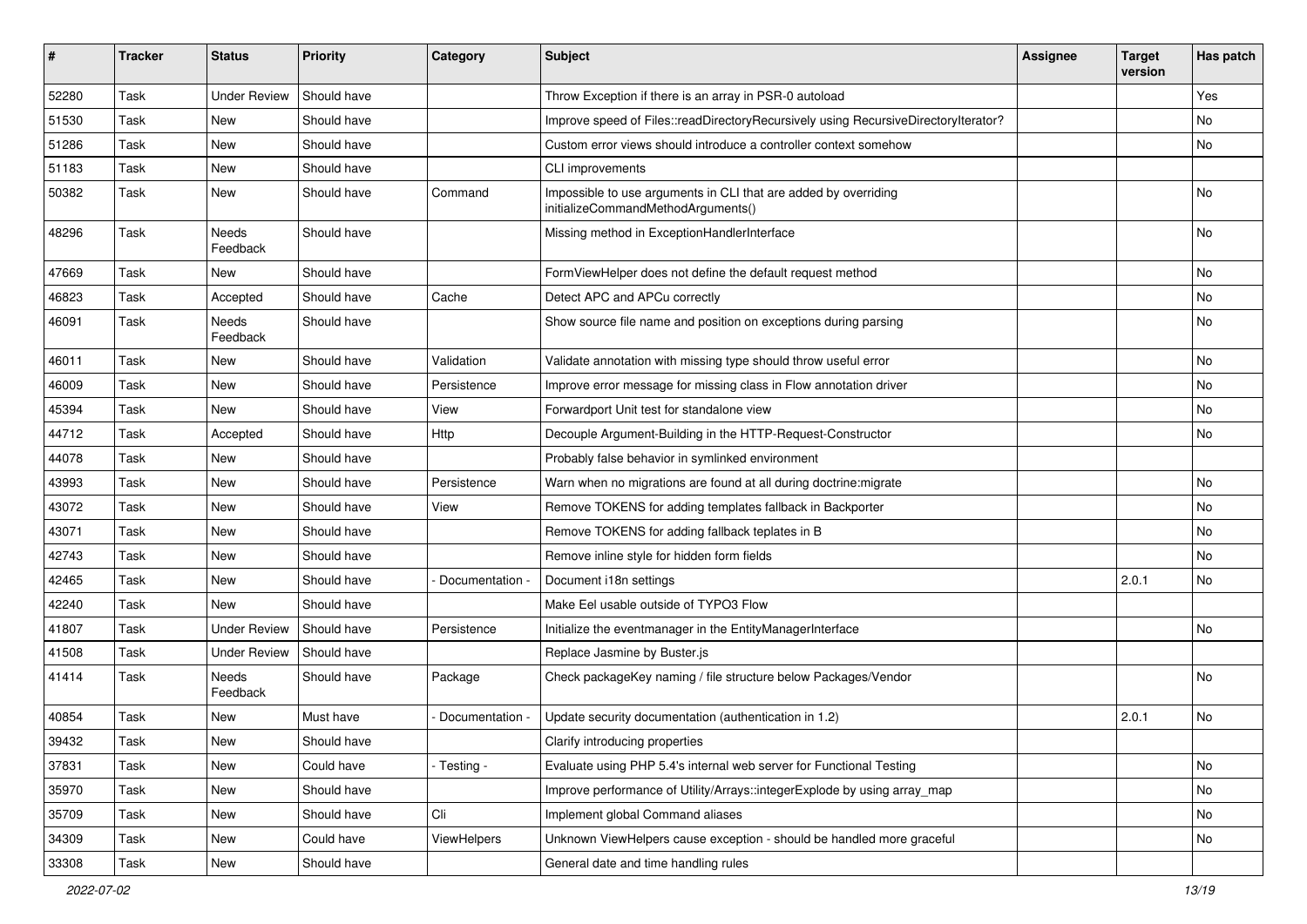| #     | <b>Tracker</b> | <b>Status</b>       | <b>Priority</b>      | Category           | Subject                                                                                                | Assignee       | <b>Target</b><br>version | Has patch |
|-------|----------------|---------------------|----------------------|--------------------|--------------------------------------------------------------------------------------------------------|----------------|--------------------------|-----------|
| 33069 | Task           | New                 | Should have          | Command            | Make command output sparse, implement generic verbose switch                                           |                |                          | No.       |
| 32035 | Task           | New                 | Should have          | Core               | Improve fluid error messages                                                                           |                |                          | Yes       |
| 31339 | Task           | On Hold             | Could have           | Documentation -    | Search                                                                                                 |                |                          | No.       |
| 29202 | Task           | New                 | Should have          | Documentation -    | Provide a Cherokee Server Configuration for FLOW3                                                      |                |                          |           |
| 27561 | Task           | Accepted            | Could have           | Documentation -    | Complete documentation                                                                                 |                |                          | No        |
| 26664 | Task           | New                 | Won't have this time | ViewHelpers        | Clean up Form ViewHelpers                                                                              |                |                          | No        |
| 26658 | Task           | New                 | Won't have this time | ViewHelpers        | Make Form ViewHelpers consistent                                                                       |                |                          | No        |
| 25907 | Task           | <b>New</b>          | Should have          | <b>MVC</b>         | Referrer should only contain the URI of the previous request                                           |                |                          |           |
| 10911 | Task           | New                 | Should have          | <b>ViewHelpers</b> | Tx_Fluid_ViewHelpers_Form_AbstractFormViewHelper->renderHiddenIdentityField<br>should be more reliable |                |                          | No        |
| 9950  | Task           | New                 | Should have          | ViewHelpers        | Binding to nested arrays impossible for form-elements                                                  |                |                          |           |
| 5636  | Task           | <b>Under Review</b> | Must have            |                    | Form_RadioViewHelper and CheckBoxViewHelper miss check for existing object<br>before it is accessed.   |                |                          | No        |
| 3755  | Task           | New                 | Must have            | - Testing -        | Concurrency stress testing and cache mechanism                                                         |                |                          |           |
| 42408 | Story          | New                 | Could have           |                    | Locale Detection / Selection                                                                           |                | 2.1                      |           |
| 42407 | Story          | <b>New</b>          | Should have          |                    | <b>Asset Management</b>                                                                                |                | 2.1                      |           |
| 59019 | Suggestion     | <b>New</b>          | Should have          |                    | Add marker for lazyloaded properties to \TYPO3\Flow\var_dump                                           |                |                          |           |
| 38875 | Suggestion     | <b>New</b>          | Should have          |                    | Have a Translator object available in action controllers                                               |                |                          |           |
| 56074 | Bug            | New                 | Should have          |                    | Parse errors cause meaningless Flow exception messages.                                                | Adrian Föder   | 2.x                      |           |
| 51972 | Bug            | New                 | Should have          |                    | Joins for every deep property constraint make cartesian selection                                      | Adrian Föder   |                          | Yes       |
| 51809 | Bug            | <b>Under Review</b> | Must have            | Core               | Commit "[BUGFIX] Published resources don't support symlinks" produces an fatal<br>error on Windows     | Adrian Föder   | 2.0.1                    | No        |
| 51239 | <b>Bug</b>     | <b>Under Review</b> | Must have            | Core               | AbstractViewHelper use incorrect method signature for "\$this->systemLogger->log()"                    | Adrian Föder   |                          | Yes       |
| 49566 | Bug            | New                 | Should have          | Property           | NULL source values are not handled correctly                                                           | Adrian Föder   |                          | No        |
| 48167 | Feature        | Accepted            | Should have          | Security           | Command line account and role browsing                                                                 | Adrian Föder   |                          | No        |
| 45851 | Feature        | Needs<br>Feedback   | Could have           |                    | Allow referencing environment variables in Settings.yaml                                               | Adrian Föder   |                          | No        |
| 54195 | Task           | New                 | Should have          | <b>ViewHelpers</b> | Rename and move FormViewHelper's errorClass value, currently 'f3-form-error'                           | Adrian Föder   |                          | No        |
| 49806 | Task           | Accepted            | Should have          | 118n               | Date formatting should care about the time zone                                                        | Adrian Föder   |                          | No.       |
| 49025 | Task           | <b>Under Review</b> | Could have           | 118n               | Dynamic locale detection / determination                                                               | Adrian Föder   | 2.1                      | No        |
| 44542 | Task           | New                 | Should have          | Documentation -    | Mention the risk of requestPatterns regarding foreign package's SecurityContext<br>usage               | Adrian Föder   |                          | No        |
| 48596 | <b>Bug</b>     | <b>Under Review</b> | Should have          | Configuration      | IgnoredTags configuration should be easier to configure from packages                                  | Alexander Berl |                          | No        |
| 48532 | Bug            | <b>Under Review</b> | Should have          | <b>MVC</b>         | JsonView Configuration behaves differently for arrays and objects                                      | Alexander Berl |                          | No        |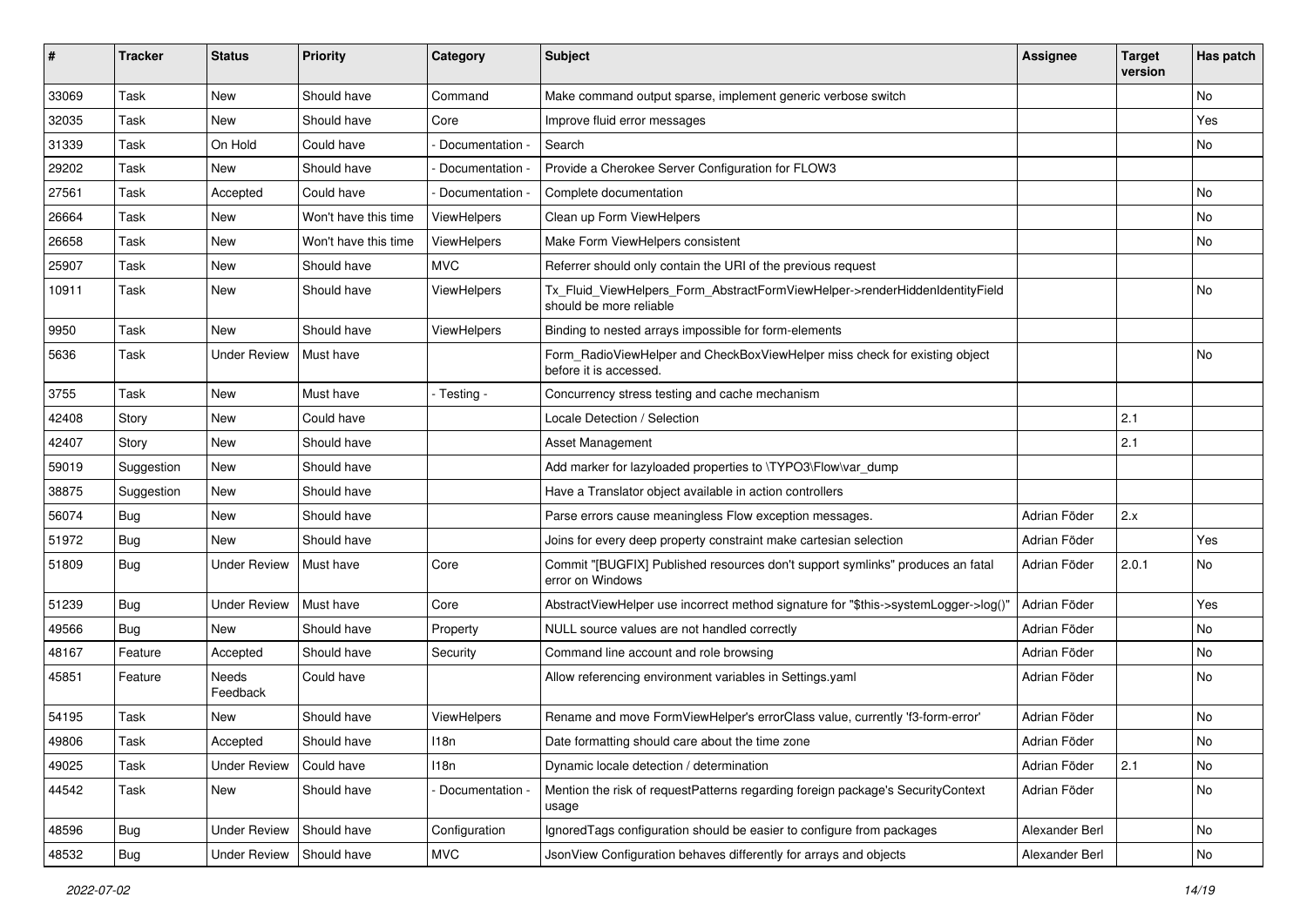| ∦     | <b>Tracker</b> | <b>Status</b>       | <b>Priority</b> | Category      | Subject                                                                                     | Assignee             | <b>Target</b><br>version | Has patch |
|-------|----------------|---------------------|-----------------|---------------|---------------------------------------------------------------------------------------------|----------------------|--------------------------|-----------|
| 59672 | Feature        | <b>Under Review</b> | Should have     | Persistence   | Add support for Doctrine 2.5 embeddables                                                    | Alexander Berl       |                          | No        |
| 47339 | Feature        | Needs<br>Feedback   | Could have      | <b>Http</b>   | Allow RequestHandlers to get the current Request injected                                   | Alexander Berl       |                          | No        |
| 40824 | Bug            | Needs<br>Feedback   | Should have     |               | Modified action controller methods not detected properly                                    | Andreas<br>Förthner  |                          | No        |
| 38065 | Feature        | <b>New</b>          | Must have       | Security      | Implement content security for DQL queries                                                  | Andreas<br>Förthner  |                          | No        |
| 29387 | Feature        | Needs<br>Feedback   | Should have     | Security      | A token with wrong credentials should throw an exception                                    | Andreas<br>Förthner  |                          |           |
| 9968  | Feature        | <b>New</b>          | Should have     | Security      | Promote security publishing configuration automatically when persisting models              | Andreas<br>Förthner  |                          |           |
| 6603  | Feature        | <b>New</b>          | Must have       | Security      | Provide a policy management API                                                             | Andreas<br>Förthner  |                          |           |
| 6602  | Feature        | <b>New</b>          | Could have      | Security      | Implement after invocation handling                                                         | Andreas<br>Förthner  |                          |           |
| 5442  | Feature        | <b>New</b>          | Should have     | Security      | Destroy session / logout user on deleting an account                                        | Andreas<br>Förthner  |                          |           |
| 3621  | Feature        | New                 | Should have     | Security      | Implement dynamic firewall filter registration                                              | Andreas<br>Förthner  |                          |           |
| 3619  | Feature        | <b>New</b>          | Should have     | Security      | Implement System Policy Support/System Security                                             | Andreas<br>Förthner  |                          |           |
| 6601  | Task           | On Hold             | Could have      | Security      | Introduce a new roles definition syntax including runtime constraints                       | Andreas<br>Förthner  |                          |           |
| 35420 | Suggestion     | New                 | Should have     |               | Review use of try / catch in the Security Framework                                         | Andreas<br>Förthner  |                          |           |
| 59057 | Bug            | <b>Under Review</b> | Must have       | ViewHelpers   | Hidden empty value fields shoud be disabled when related field is disabled                  | Bastian<br>Waidelich |                          | No        |
| 58862 | <b>Bug</b>     | Needs<br>Feedback   | Should have     | ViewHelpers   | FormViewHelper doesn't accept NULL as value for \$arguments                                 | Bastian<br>Waidelich |                          | Yes       |
| 58773 | Bug            | Accepted            | Should have     | MVC - Routing | Improve NoMatchingRouteException                                                            | Bastian<br>Waidelich |                          | No        |
| 58494 | Bug            | Needs<br>Feedback   | Must have       | MVC - Routing | Inifinite redirects if index.php presents in URI                                            | Bastian<br>Waidelich |                          | No        |
| 53806 | <b>Bug</b>     | <b>Under Review</b> | Should have     | Widgets       | Paginate widget maximumNumberOfLinks rendering wrong number of links                        | Bastian<br>Waidelich |                          | No        |
| 53350 | <b>Bug</b>     | Accepted            | Should have     | MVC - Routing | Trying to create a Link in an Template in CLI Context should provide a helpful<br>exception | Bastian<br>Waidelich |                          | No        |
| 50395 | Bug            | Accepted            | Should have     | MVC - Routing | Route cache caches routes for non dispatchable requests                                     | Bastian<br>Waidelich |                          | No        |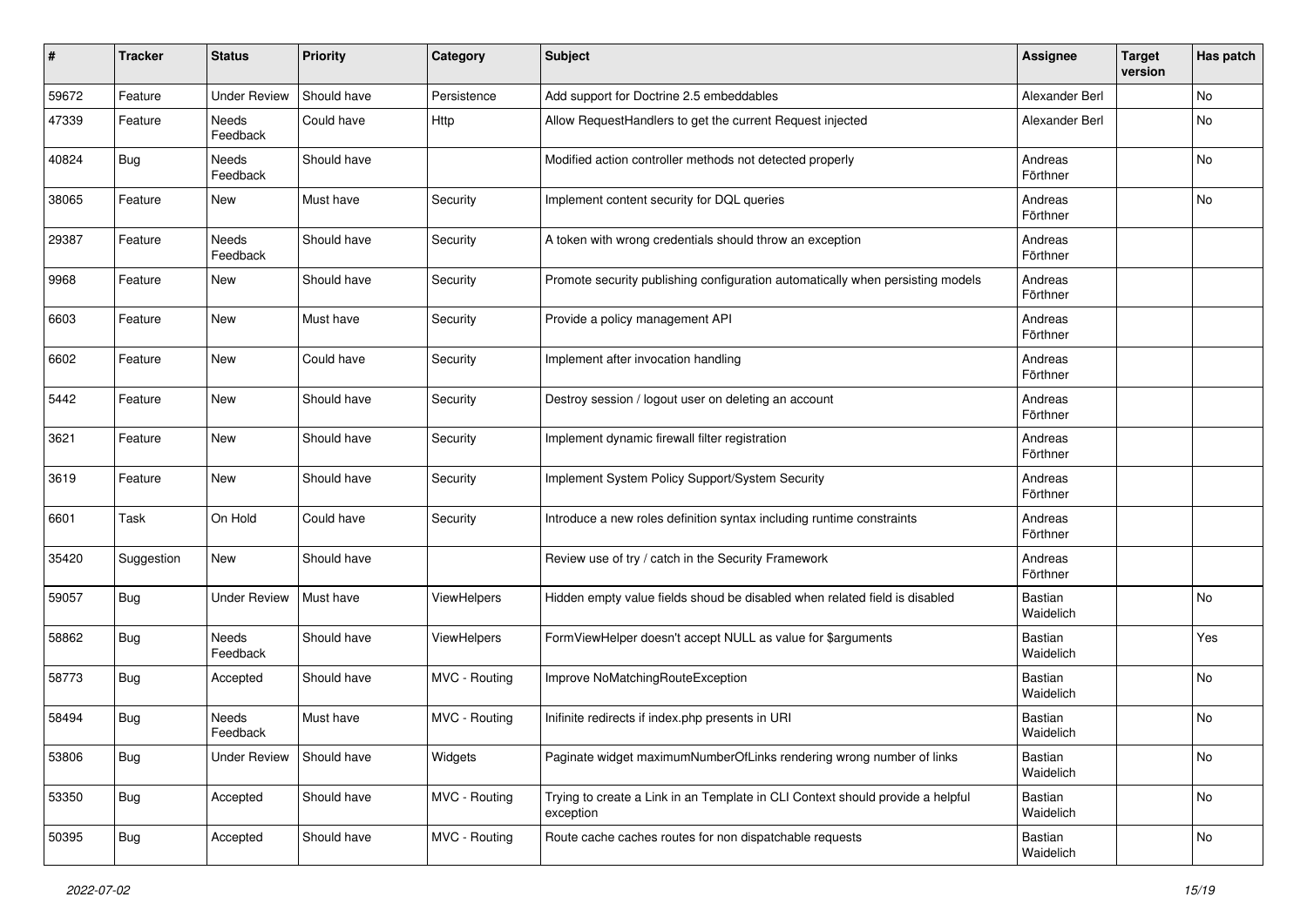| ∦     | <b>Tracker</b> | <b>Status</b>       | <b>Priority</b> | Category           | <b>Subject</b>                                                                                                       | Assignee                     | <b>Target</b><br>version | Has patch      |
|-------|----------------|---------------------|-----------------|--------------------|----------------------------------------------------------------------------------------------------------------------|------------------------------|--------------------------|----------------|
| 45405 | <b>Bug</b>     | Accepted            | Should have     | MVC - Routing      | Uncaught Exception in DynamicRoutePart                                                                               | <b>Bastian</b><br>Waidelich  |                          | No.            |
| 37302 | Bug            | Needs<br>Feedback   | Should have     | Validation         | NumberValidator                                                                                                      | Carsten<br><b>Bleicker</b>   |                          | No.            |
| 55306 | <b>Bug</b>     | <b>Under Review</b> | Should have     |                    | Filenames should not exceed 255 characters                                                                           | Christian Müller             |                          | <b>No</b>      |
| 55008 | <b>Bug</b>     | <b>Under Review</b> | Should have     |                    | Interceptors should be used in Partials                                                                              | Christian Müller             |                          | <b>No</b>      |
| 54146 | <b>Bug</b>     | <b>New</b>          | Should have     | Security           | Different sorting of arguments in ACL Patterns doesnt work                                                           | Christian Müller             |                          | <b>No</b>      |
| 48898 | Bug            | New                 | Must have       | Security           | configuration for roles fails if one of Policy yaml files contain empty "roles array"                                | Christian Müller             | 2.0.1                    | No             |
| 46974 | <b>Bug</b>     | Accepted            | Should have     | Object             | Original and Proxy class in one file makes it difficult to reach 100% code coverage<br>for functional tests          | Christian Müller             |                          | No             |
| 34134 | Bug            | Needs<br>Feedback   | Should have     | Property           | PropertyMapper throws unnecessary exception                                                                          | Christian Müller             |                          | Yes            |
| 33628 | Bug            | Needs<br>Feedback   | Must have       | <b>ViewHelpers</b> | Multicheckboxes (multiselect) for Collections don't work                                                             | Christian Müller             |                          | <b>No</b>      |
| 55870 | Feature        | <b>New</b>          | Must have       |                    | Enhance f:form.textfield or add a f:form.datefield VH with enhanced validation and<br>propertymapping                | Christian Müller             |                          | N <sub>o</sub> |
| 30890 | Feature        | Accepted            | Should have     | <b>MVC</b>         | Developer Toolbar                                                                                                    | Christian Müller             |                          | No.            |
| 26986 | Feature        | Accepted            | Should have     |                    | Debug toolbar                                                                                                        | Christian Müller             |                          | <b>No</b>      |
| 3725  | Feature        | <b>New</b>          | Could have      | <b>ViewHelpers</b> | <b>CSS Engine</b>                                                                                                    | Christian Müller             |                          | No             |
| 47423 | Task           | <b>Under Review</b> | Could have      |                    | Decouple TYPO3.Party from Flow                                                                                       | Christian Müller             |                          |                |
| 46425 | Task           | <b>Under Review</b> | Should have     | Core               | DI proxy classes use raw reflection instead of RelfectionService                                                     | Christian Müller             | 2.0.1                    | No.            |
| 45253 | Task           | Accepted            | Must have       | Security           | Throw exception in PointcutMethodNameFilter if given method's argument does not<br>match the actual method signature | Christian Müller             |                          | N <sub>o</sub> |
| 8923  | Task           | <b>Under Review</b> | Could have      | Documentation -    | Provide a Nginx Server Configuration for FLOW3                                                                       | Christian Müller             | 1.1.1                    | <b>No</b>      |
| 41900 | Feature        | Accepted            | Should have     | Package            | Check for duplicate PSR-0 autoload namespaces                                                                        | Christian Jul<br>Jensen      |                          | N <sub>o</sub> |
| 41832 | Task           | <b>New</b>          | Should have     | Package            | Improve error handling for incompatible packages                                                                     | Christian Jul<br>Jensen      |                          | <b>No</b>      |
| 47858 | Bug            | Needs<br>Feedback   | Should have     | Package            | Remove .htaccess from Composer Installer Essentials                                                                  | Christopher<br><b>Hlubek</b> | 2.0.1                    | No             |
| 46371 | Feature        | <b>New</b>          | Should have     |                    | Support compilation of static information in proxy classes                                                           | Christopher<br><b>Hlubek</b> |                          | No             |
| 46063 | Feature        | <b>New</b>          | Should have     | Security           | Implement username password provider with "remember me" persistent cookie                                            | Christopher<br><b>Hlubek</b> |                          | No.            |
| 45100 | Feature        | Under Review        | Should have     |                    | RequestDispatchingAspect should check if entry point can handle current request                                      | Christopher<br>Hlubek        |                          |                |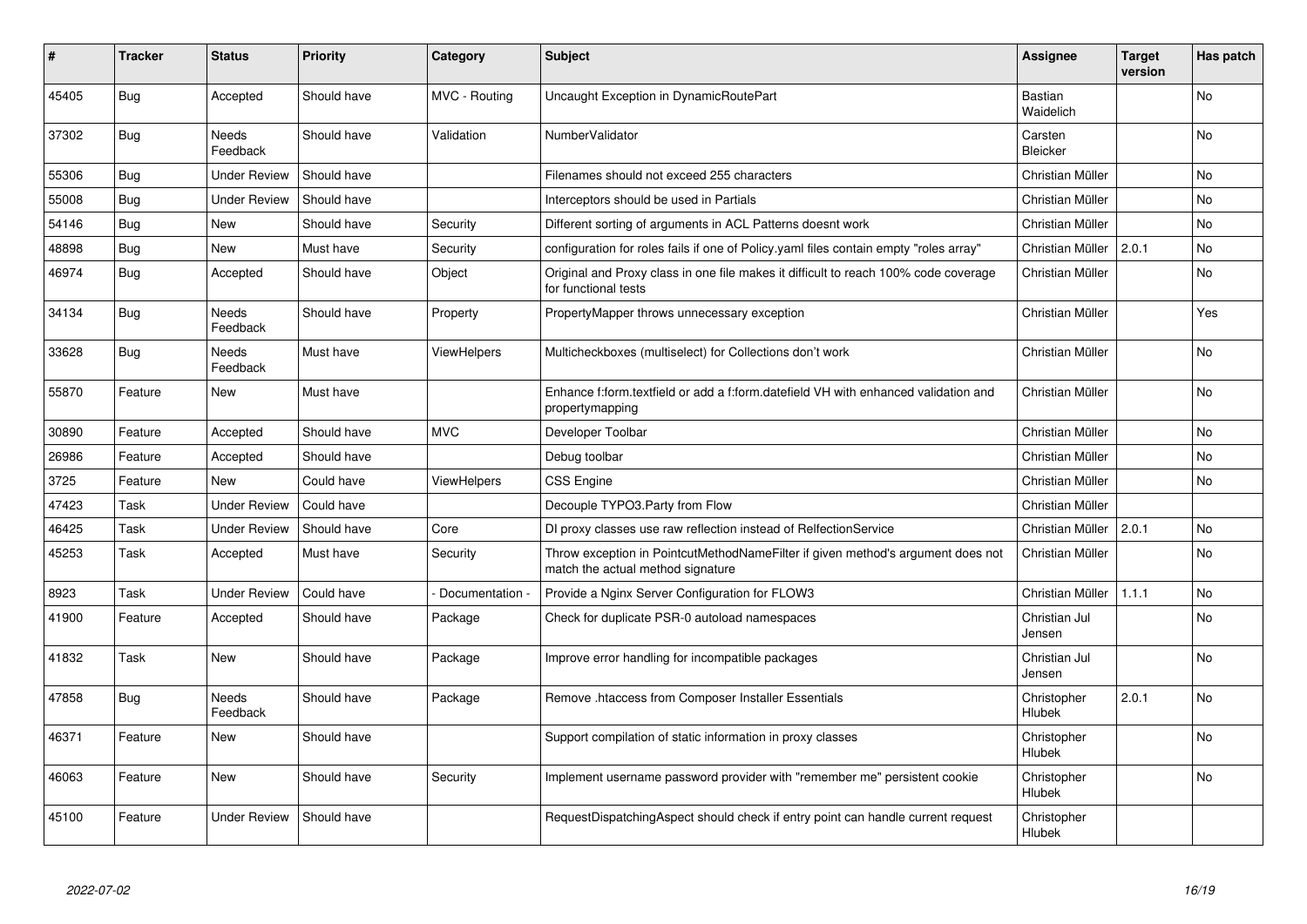| #     | <b>Tracker</b> | <b>Status</b>       | <b>Priority</b> | Category        | <b>Subject</b>                                                                                               | Assignee                     | <b>Target</b><br>version | Has patch |
|-------|----------------|---------------------|-----------------|-----------------|--------------------------------------------------------------------------------------------------------------|------------------------------|--------------------------|-----------|
| 37095 | Feature        | <b>New</b>          | Should have     |                 | It should be possible to set a different template on a Fluid TemplateView inside an<br>action                | Christopher<br>Hlubek        |                          | No        |
| 27322 | Feature        | On Hold             | Should have     |                 | Add support for Appserver-in-PHP, which could result in much faster executions.                              | Christopher<br>Hlubek        |                          | No        |
| 1856  | Feature        | <b>New</b>          | Should have     | Package         | The Package Manager checks dependencies between packages on each activation<br>deactivation                  | Christopher<br>Hlubek        |                          |           |
| 53262 | Bug            | <b>New</b>          | Should have     | Cache           | FileBakend have some race condition                                                                          | Dominique<br>Feyer           |                          | Yes       |
| 51811 | Bug            | <b>New</b>          | Should have     |                 | Improve session handle when the authenticated account is removed from persitance                             | Dominique<br>Feyer           |                          | Yes       |
| 50115 | Feature        | <b>Under Review</b> | Must have       | Security        | During the policy loading, we need to take care if class exist                                               | Dominique<br>Feyer           |                          | Yes       |
| 28052 | Feature        | On Hold             | Should have     | Security        | Possibility to enable or disable accounts                                                                    | Julian Kleinhans             |                          | No        |
| 58193 | <b>Bug</b>     | <b>Under Review</b> | Should have     |                 | Forward-port changelogs to master branch                                                                     | Karsten<br>Dambekalns        |                          | No        |
| 50080 | Bug            | Needs<br>Feedback   | Should have     | Core            | Broken concept for CLI/Web separation                                                                        | Karsten<br>Dambekalns        |                          | <b>No</b> |
| 43621 | Bug            | Under Review        | Must have       |                 | Composer installer overwrites Settings.yaml.example                                                          | Karsten<br>Dambekalns        |                          | No        |
| 43192 | Bug            | Accepted            | Should have     | Persistence     | findByIdentifier() for non-persisted objects not working for custom identifier properties                    | Karsten<br>Dambekalns        |                          | No        |
| 43190 | Bug            | Accepted            | Should have     | Persistence     | Misleading exception message for incompatible database structure                                             | Karsten<br><b>Dambekalns</b> | 2.0.1                    | No        |
| 41727 | Bug            | Accepted            | Should have     |                 | @Flow\Identity and @ORM\InheritanceType("JOINED") can't be used together                                     | Karsten<br>Dambekalns        |                          | No        |
| 41029 | Bug            | Accepted            | Should have     | Security        | Method security is also evaluating abstract classes                                                          | Karsten<br>Dambekalns        |                          | No        |
| 40802 | <b>Bug</b>     | Accepted            | Should have     | Documentation - | Documentation mistake (authentication)                                                                       | Karsten<br>Dambekalns        | 1.1.1                    | No        |
| 40410 | Bug            | Needs<br>Feedback   | Should have     | Cache           | Exception when using Apc, Memcached of Redis cache backend for reflection status<br>and object configuration | Karsten<br>Dambekalns        |                          | No        |
| 39699 | Bug            | Accepted            | Should have     | Cache           | SQL DDL for TYPO3\FLOW3\Cache\Backend\PdoBackend                                                             | Karsten<br>Dambekalns        |                          | No        |
| 38004 | Bug            | Accepted            | Should have     | Documentation - | Missing CheatSheet folder for Getting Started manual                                                         | Karsten<br>Dambekalns        | 1.1.1                    | No        |
| 37354 | Bug            | Accepted            | Should have     | Persistence     | Do not apply generateValueHash() and generateUuid() if custom identifier is used                             | Karsten<br>Dambekalns        |                          | No        |
| 37352 | Bug            | <b>Under Review</b> | Must have       | Persistence     | generateValueHash() should use getIdentifierByObject()                                                       | Karsten<br>Dambekalns        |                          | No        |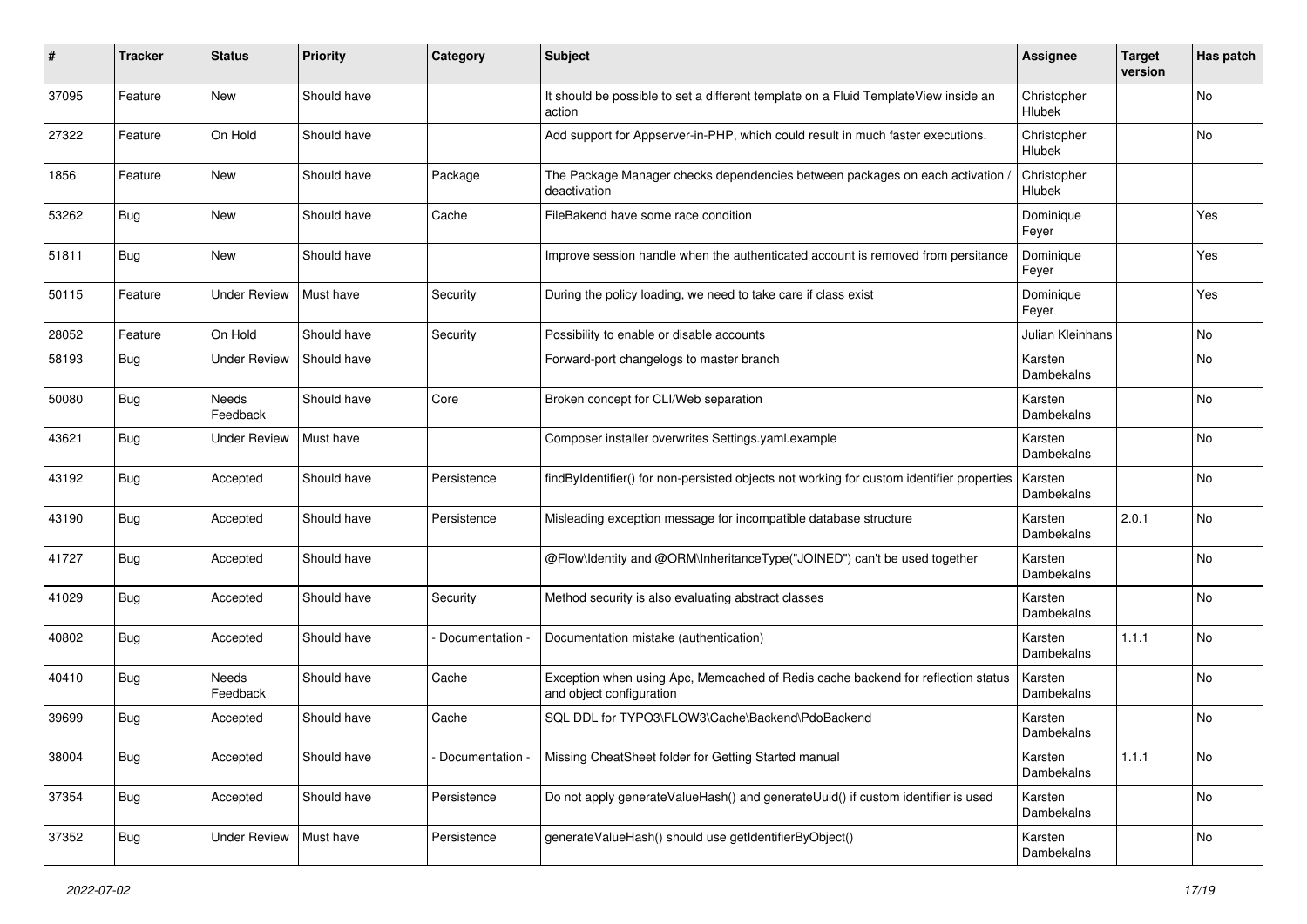| #     | <b>Tracker</b> | <b>Status</b>       | <b>Priority</b> | Category     | <b>Subject</b>                                                                     | <b>Assignee</b>       | <b>Target</b><br>version | Has patch      |
|-------|----------------|---------------------|-----------------|--------------|------------------------------------------------------------------------------------|-----------------------|--------------------------|----------------|
| 35868 | Bug            | On Hold             | Must have       | Environment  | Unstable condition in Utility\Environment                                          | Karsten<br>Dambekalns |                          | <b>No</b>      |
| 34879 | Bug            | Accepted            | Must have       | Persistence  | Proxied object is not update()able                                                 | Karsten<br>Dambekalns |                          | <b>No</b>      |
| 33024 | Bug            | Accepted            | Must have       | 118n         | Exception when validating a float in a Model with the Number validator             | Karsten<br>Dambekalns |                          | No             |
| 32873 | Bug            | Accepted            | Must have       |              | Value changes for logged in account are not persisted due to session serialization | Karsten<br>Dambekalns |                          | N <sub>o</sub> |
| 32707 | Bug            | Accepted            | Must have       | Cache        | <b>Bad Bad FileBackend</b>                                                         | Karsten<br>Dambekalns | 2.0.1                    | <b>No</b>      |
| 32574 | Bug            | Accepted            | Should have     | Core         | FLOW3 enters fork bombs when using cgi-fcgi vs cli                                 | Karsten<br>Dambekalns |                          | No             |
| 32425 | Bug            | Accepted            | Must have       | Security     | IpAddressRange methods not completly implemented                                   | Karsten<br>Dambekalns |                          | Yes            |
| 31500 | <b>Bug</b>     | <b>Under Review</b> | Must have       | Validation   | Argument validation for CLI requests is not done                                   | Karsten<br>Dambekalns |                          | <b>No</b>      |
| 28016 | Bug            | Needs<br>Feedback   | Should have     | Persistence  | Cascade remove of cleared ArrayCollection                                          | Karsten<br>Dambekalns |                          | No             |
| 27721 | Bug            | Needs<br>Feedback   | Should have     | Resource     | Permissions of uploaded resources not correct                                      | Karsten<br>Dambekalns |                          | No             |
| 13559 | <b>Bug</b>     | Accepted            | Should have     | Persistence  | ObjectSerializer failes with persistent objects within arrays                      | Karsten<br>Dambekalns |                          | No.            |
| 45164 | Feature        | Accepted            | Should have     |              | Define syntax for validation rules in YAML                                         | Karsten<br>Dambekalns |                          |                |
| 43424 | Feature        | <b>Under Review</b> | Should have     |              | Support subpackage when kickstarting model & repository                            | Karsten<br>Dambekalns | 2.0.1                    |                |
| 43346 | Feature        | <b>Under Review</b> | Should have     | ViewHelpers  | Allow property mapping configuration via template                                  | Karsten<br>Dambekalns | 2.1                      | No             |
| 40555 | Feature        | Accepted            | Must have       | Core         | Missing command arguments parameter in<br>Core\Booting\Scripts::executeCommand()   | Karsten<br>Dambekalns |                          | Yes            |
| 39609 | Feature        | Accepted            | Should have     | Migrations - | <b>Migration Version</b>                                                           | Karsten<br>Dambekalns |                          | <b>No</b>      |
| 39253 | Feature        | Accepted            | Should have     | Resource     | Remove mirroring mode option and code                                              | Karsten<br>Dambekalns |                          | No             |
| 37372 | Feature        | Accepted            | Should have     | Persistence  | Inheritance in ORM should be configured automatically                              | Karsten<br>Dambekalns |                          | No             |
| 36715 | Feature        | Accepted            | Should have     | Persistence  | Make simultaneous use of multiple persistence backends possible                    | Karsten<br>Dambekalns |                          | <b>No</b>      |